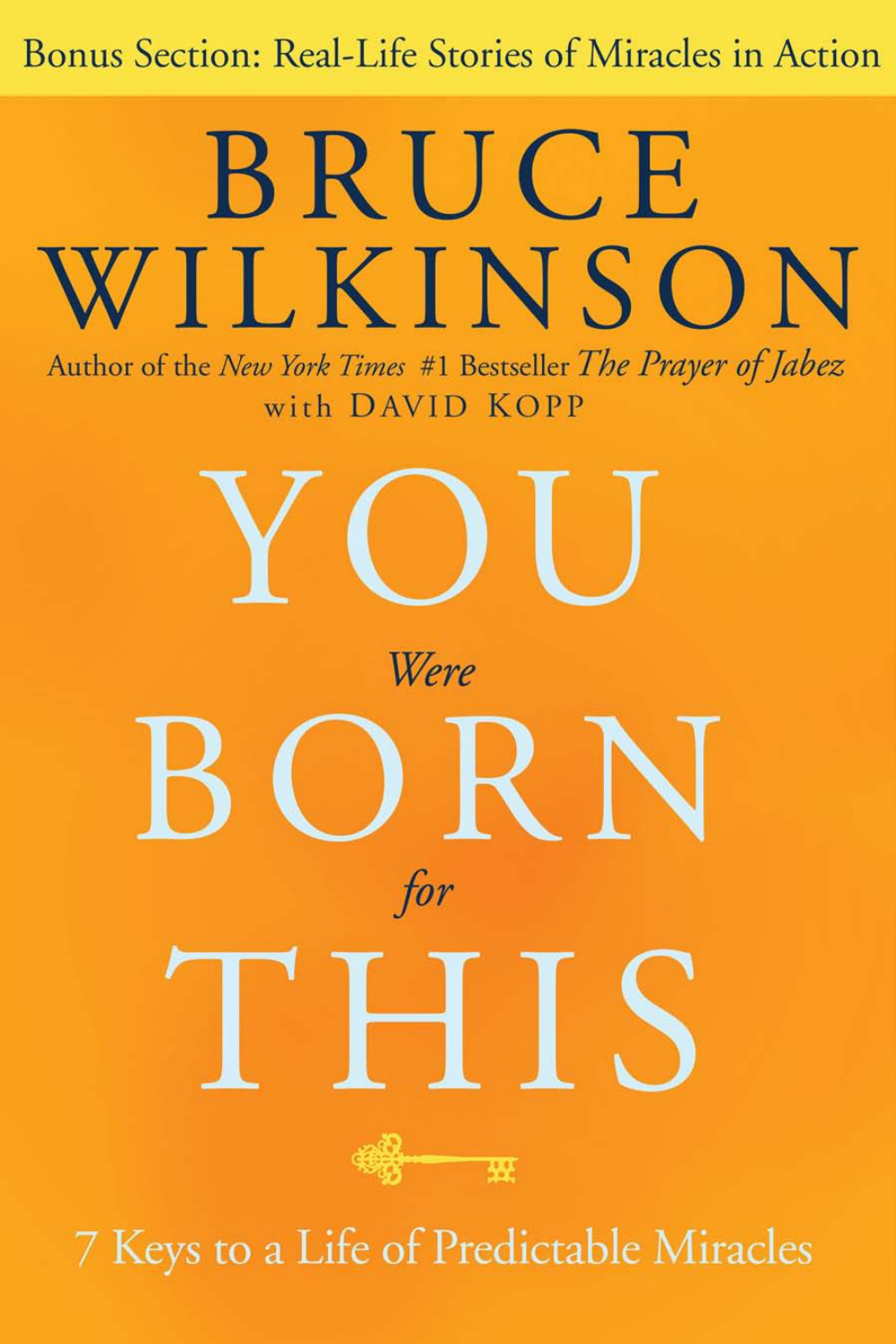

## 7 Keys to a Life of Predictable Miracles

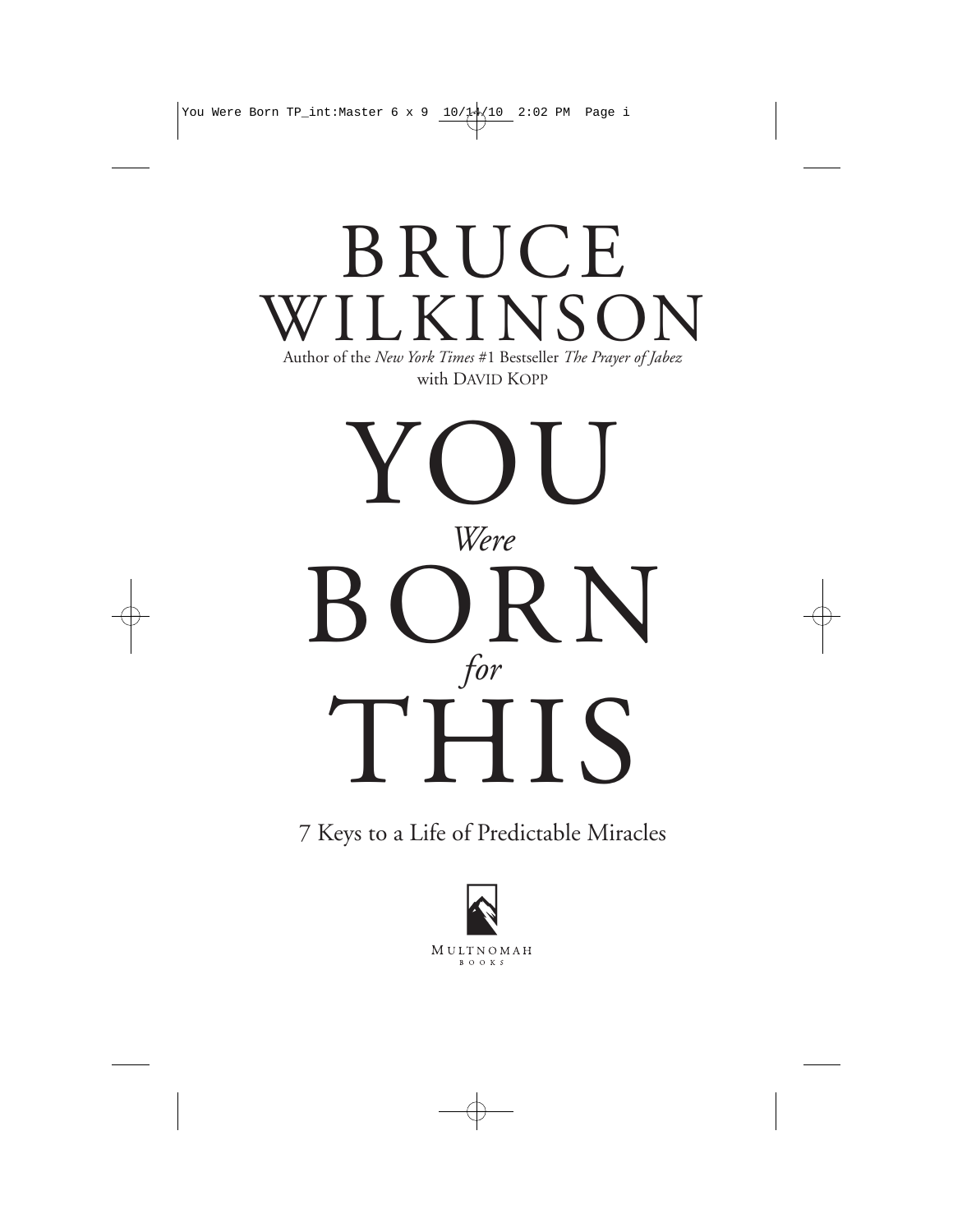YOU WERE BORN FOR THIS PUBLISHED BY MULTNOMAH BOOKS 12265 Oracle Boulevard, Suite 200 Colorado Springs, Colorado 80921

Every story in this book is an account of an actual event. No composite anecdotes or other fiction techniques have been used. However, details in some stories have been modified slightly to improve readability or to protect privacy.

All Scripture quotations, unless otherwise indicated, are taken from the New King James Version®. Copyright © 1982 by Thomas Nelson Inc. Used by permission. All rights reserved. Scripture quotations marked (ESV) are taken from The Holy Bible, English Standard Version, copyright © 2001 by Crossway Bibles, a division of Good News Publishers. Used by permission. All rights reserved. Scripture quotations marked (KJV) are taken from the King James Version. Scripture quotations marked (NIV) are taken from the Holy Bible, New International Version®. NIV®. Copyright © 1973, 1978, 1984 by International Bible Society. Used by permission of Zondervan Publishing House. All rights reserved.

Italics in Scripture quotations reflect the author's added emphasis.

ISBN 978-1-60142-183-8 ISBN 978-1-60142-184-5 (electronic)

Copyright © 2009 by Exponential Inc.

All rights reserved. No part of this book may be reproduced or transmitted in any form or by any means, electronic or mechanical, including photocopying and recording, or by any information storage and retrieval system, without permission in writing from the publisher.

Published in the United States by WaterBrook Multnomah, an imprint of the Crown Publishing Group, a division of Random House Inc., New York.

MULTNOMAH and its mountain colophon are registered trademarks of Random House Inc.

The Library of Congress has cataloged the hardcover edition as follows: Wilkinson, Bruce.

You were born for this : seven keys to a life of predictable miracles / Bruce Wilkinson ; with David Kopp. — 1st ed.

p. cm. Includes bibliographical references. 1. Miracles. 2. Christian life. I. Kopp, David, 1949- II. Title. BV4509.5.W4835 2009 234'.13—dc22

#### 2009028443

Printed in the United States of America 2011—First Trade Paperback Edition

10 9 8 7 6 5 4 3 2 1

SPECIAL SALES

Most WaterBrook Multnomah books are available at special quantity discounts when purchased in bulk by corporations, organizations, and special-interest groups. Custom imprinting or excerpting can also be done to fit special needs. For information, please e-mail SpecialMarkets@WaterBrookMultnomah.com or call 1-800-603-7051.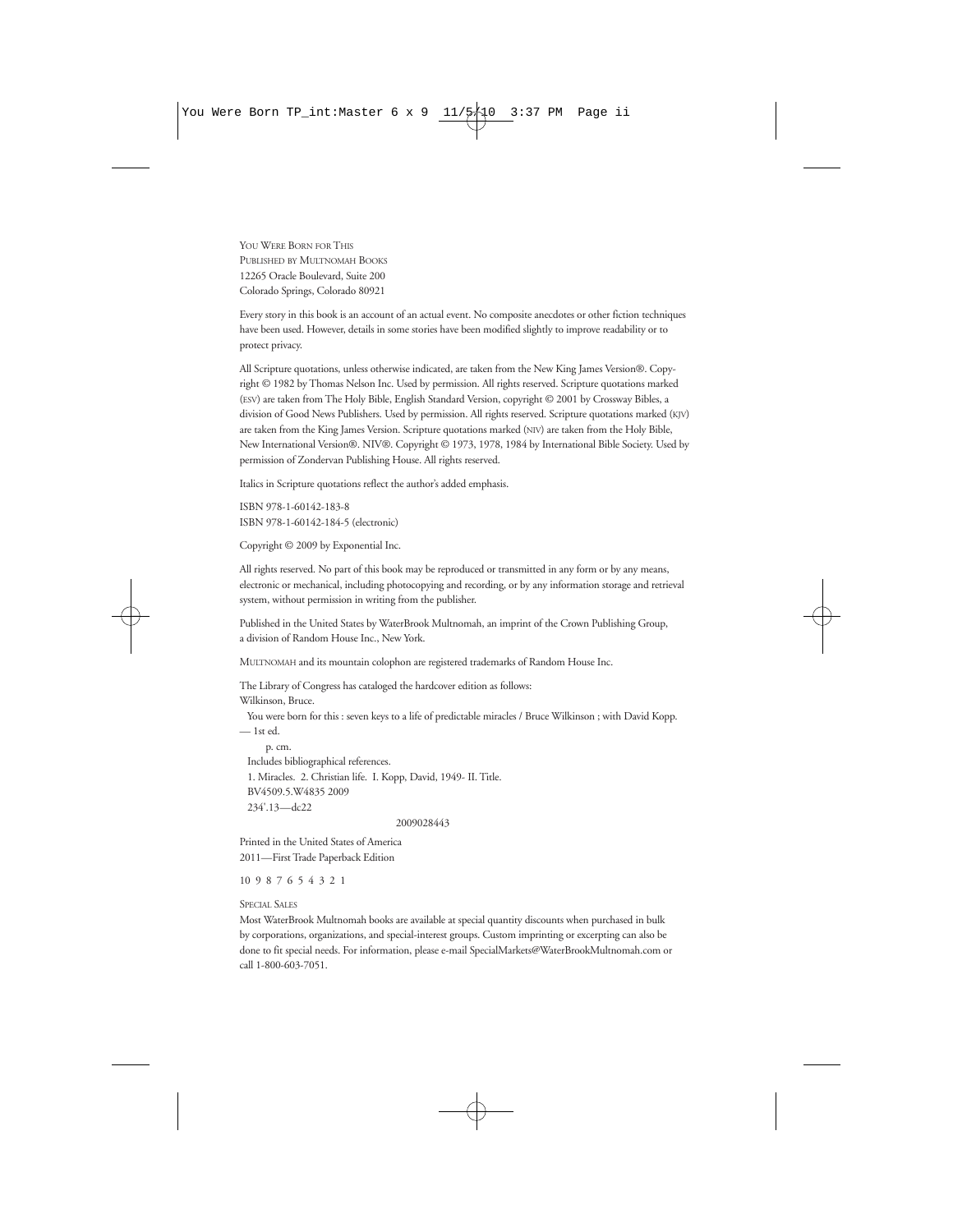#### DEDICATION

 $\longrightarrow$   $\sim$ 

*To Him who is able to do exceedingly abundantly above all that we ask or think, according to the power that works in us, to Him be glory.*

*from Ephesians 3:20–21*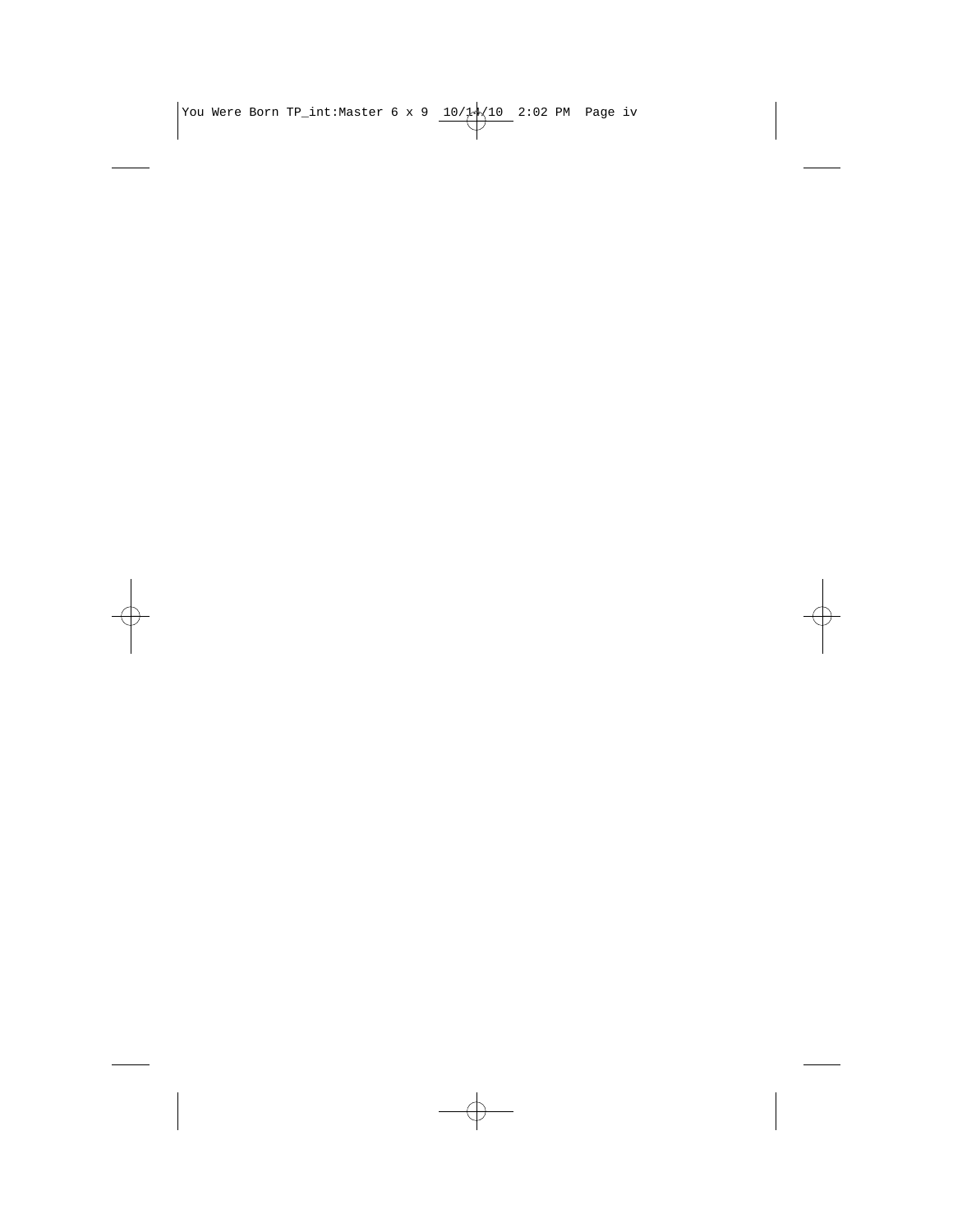## Contents

### **PART 1: WELCOME TO EVERYDAY MIRACLE TERRITORY**

| 1. A New Way to See the World $\ldots \ldots \ldots \ldots \ldots \ldots \ldots \ldots \ldots$<br>You were born to expect a miracle today |
|-------------------------------------------------------------------------------------------------------------------------------------------|
| You were born to do God's work by God's power                                                                                             |
| You were born to be a living link between Heaven and earth                                                                                |
| PART 2: FOUR KEYS TO A LIFE OF MIRACLES                                                                                                   |
| Introduction to the Miracle Life Keys  49                                                                                                 |
|                                                                                                                                           |
| You were born to be sent on miracle missions                                                                                              |
| You were born to share God's heart for people                                                                                             |
| You were born to partner with God's Spirit                                                                                                |
| You were born to take risks of faith in dependence on God                                                                                 |

#### **PART 3: HOW TO DELIVER A MIRACLE**

| 8. The Five Signals That Guide a Miracle Delivery  107             |  |
|--------------------------------------------------------------------|--|
| You were born to understand and respond to miracle-related signals |  |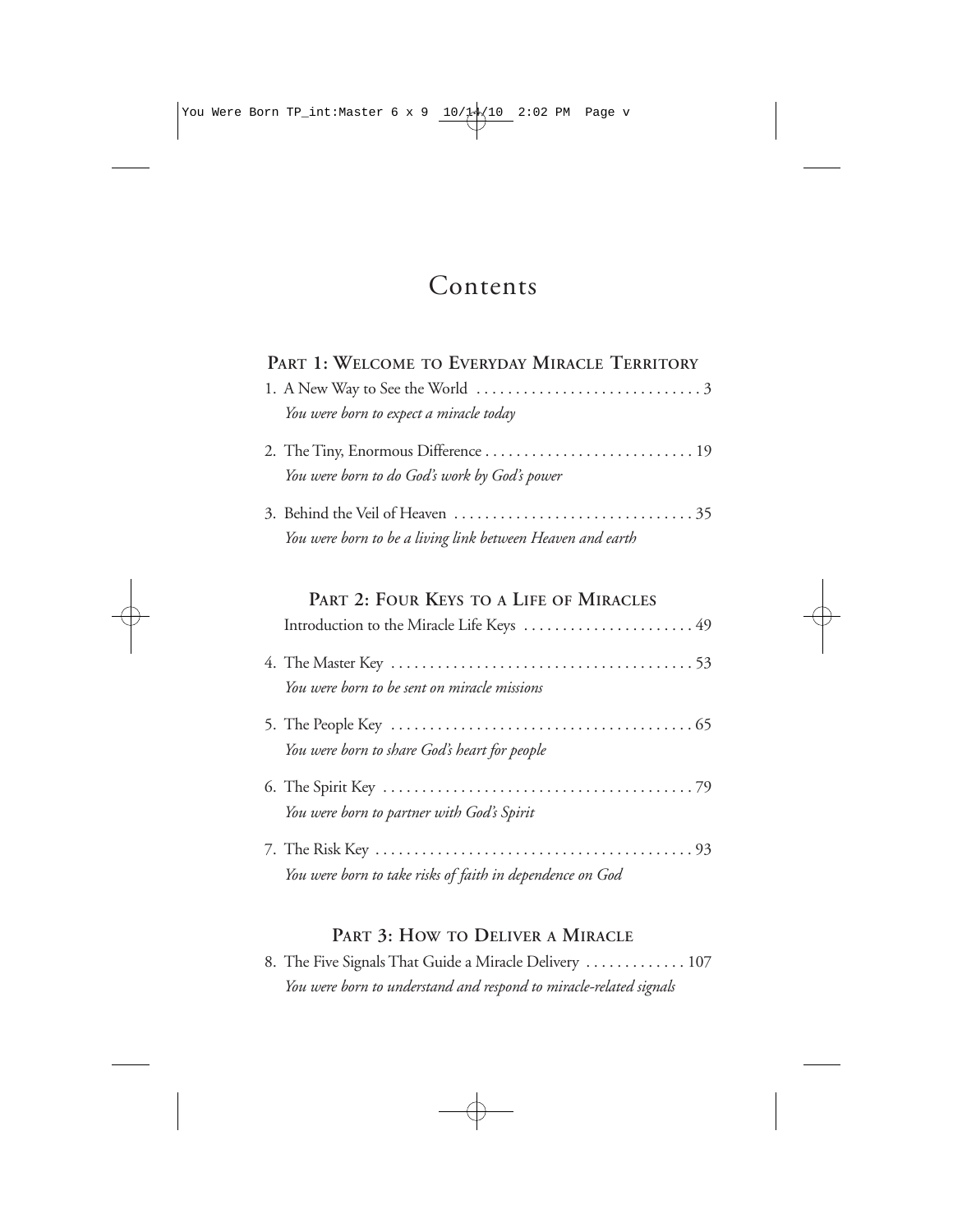| 9. The Five Steps That Lead to a Miracle Delivery  131          |  |
|-----------------------------------------------------------------|--|
| You were born to know and follow miracle-related delivery steps |  |

| PART 4: THREE KEYS TO SPECIAL DELIVERY MIRACLES          |
|----------------------------------------------------------|
| Introduction to the Special Delivery Keys  149           |
| You were born to deliver miracles of financial provision |
| You were born to deliver miracles of life purpose        |
| You were born to deliver miracles of forgiveness         |
|                                                          |
|                                                          |
|                                                          |
|                                                          |
|                                                          |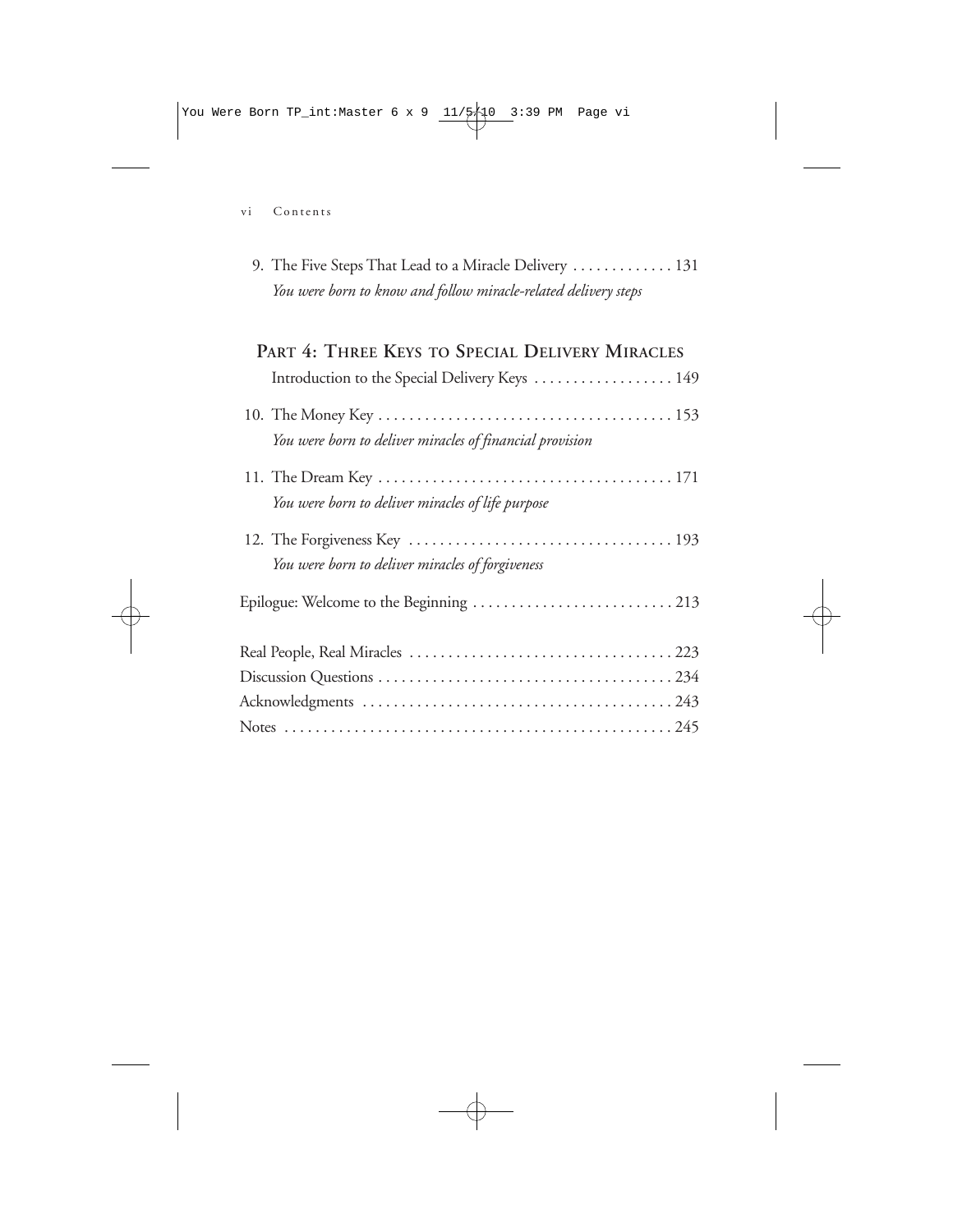Part 1

 $\rightarrow$ 

# WELCOME TO EVERYDAY MIRACLE TERRITORY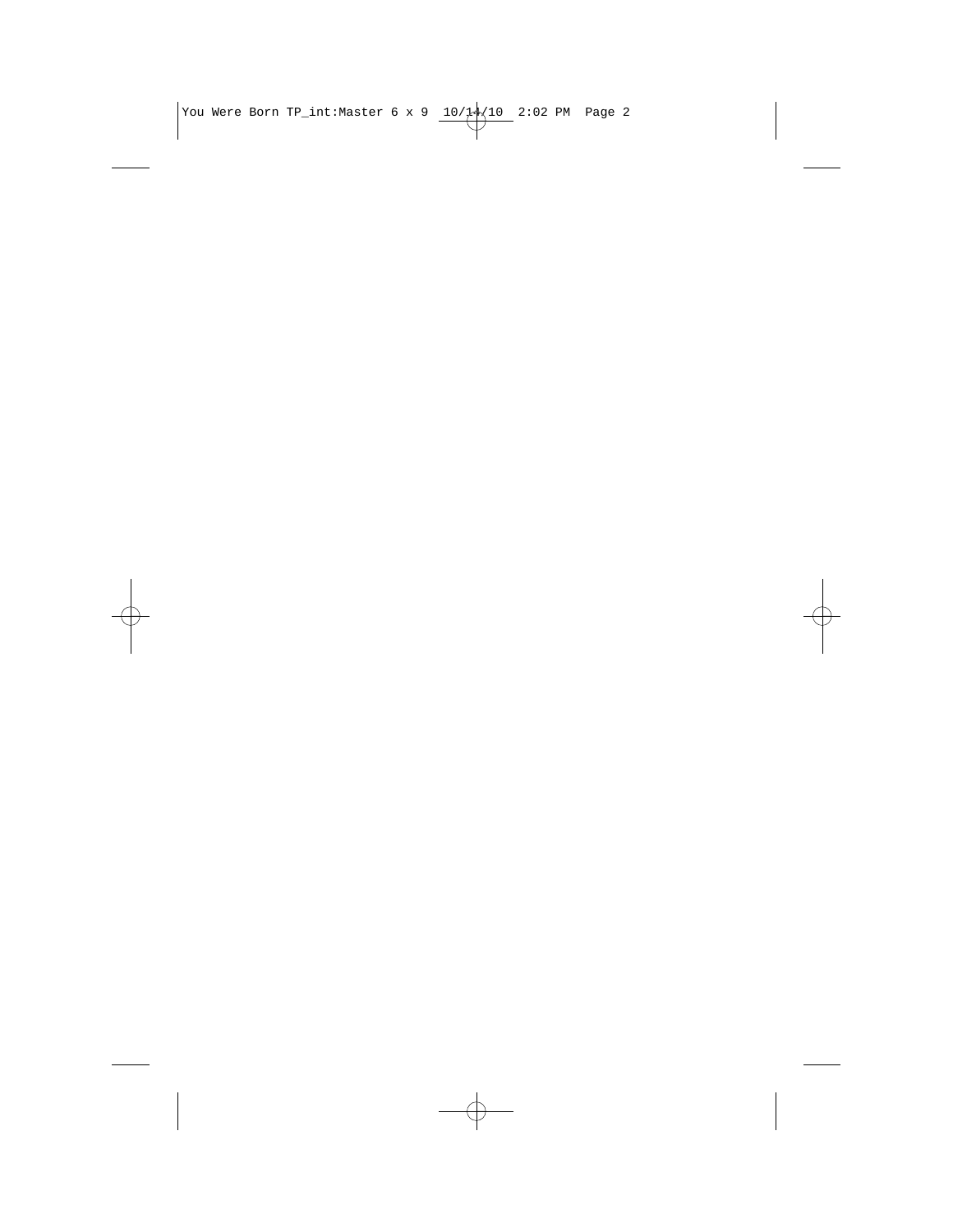ትነት

## A New Way to See the World

*You were born to expect a miracle today*

 $\int$  hat if  $\mathcal I$  told you I'm certain you missed a miracle yesterday? And not just any miracle but one that Heaven wanted to do through you to significantly change someone's life for the better—maybe your own?

I would understand if you were doubtful.

But right alongside that doubt, most of us can identify a nearly universal experience. Almost everyone in the world—whatever their religious belief—can point to an event in their lives that seemed directly orchestrated by Heaven, that seemed impossible to explain without using words like "I can't believe what just happened! That was a miracle!" We call these experiences divine coincidences, miracle moments, supernatural provisions. Whatever we call them, we tend to value such events so highly that we recount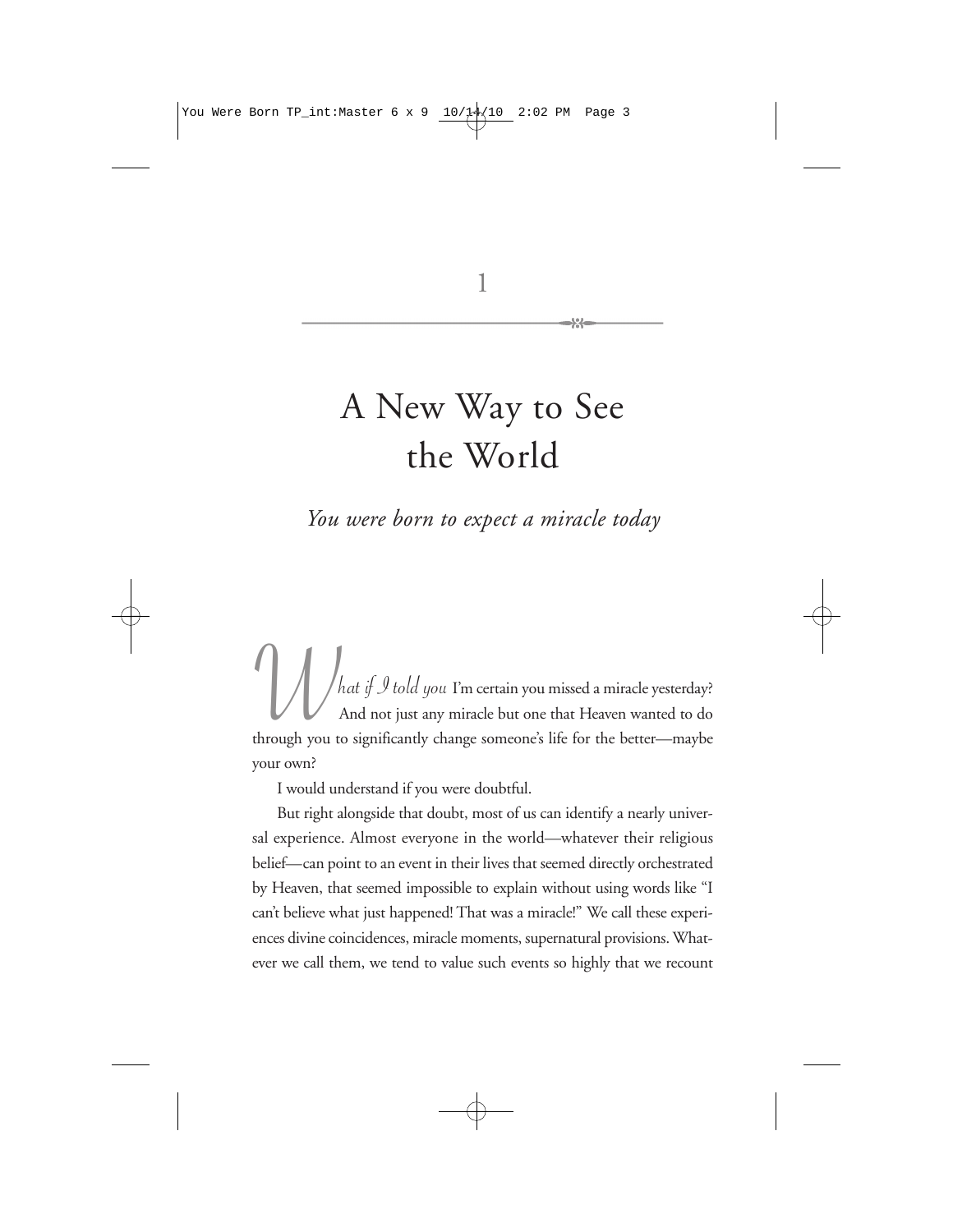them over and over, often for years. "I'll never forget the time…," we say, or "Sooner or later my daughter is going to tell you about…"

Why do we remember such events so clearly? I think it's because we feel that we have been touched by Heaven. It's as if God Himself stepped through the curtain that separates the seen from the unseen to make something wonderful happen for us, something only He could do.

But here's the best part. In the experience we hear a personal and unforgettable message from God. Something like, *I'm here. I care about you. I can do for you what you cannot do for yourself.*

Beginning with this near-universal experience, this book asks a few simple but intriguing questions:

- Why are these experiences of the miraculous so rare for most people?
- What if Heaven actually wanted you to experience them on a regular basis?
- What if ordinary people like you and me are invited to partner with God to deliver miracles to others?

If these questions put a picture in your mind of people everywhere walking around expecting to be a part of miracle moments on a regular basis, you're not far wrong.

#### *A mysterious encounter*

Let me tell you about a mysterious encounter I had in a restaurant outside Denver with a waiter named Jack. I call it mysterious because on the surface everything looked so ordinary. Five friends at a table for six, waiters coming and going, voices, clatter—just what you'd expect in a busy restaurant. But by the time dinner was over, we all knew beyond a doubt that we'd been present for a divine appointment.

It was as if God Himself had walked up and said, "Thank you for saving Me a place. I've been wanting to do something for Jack."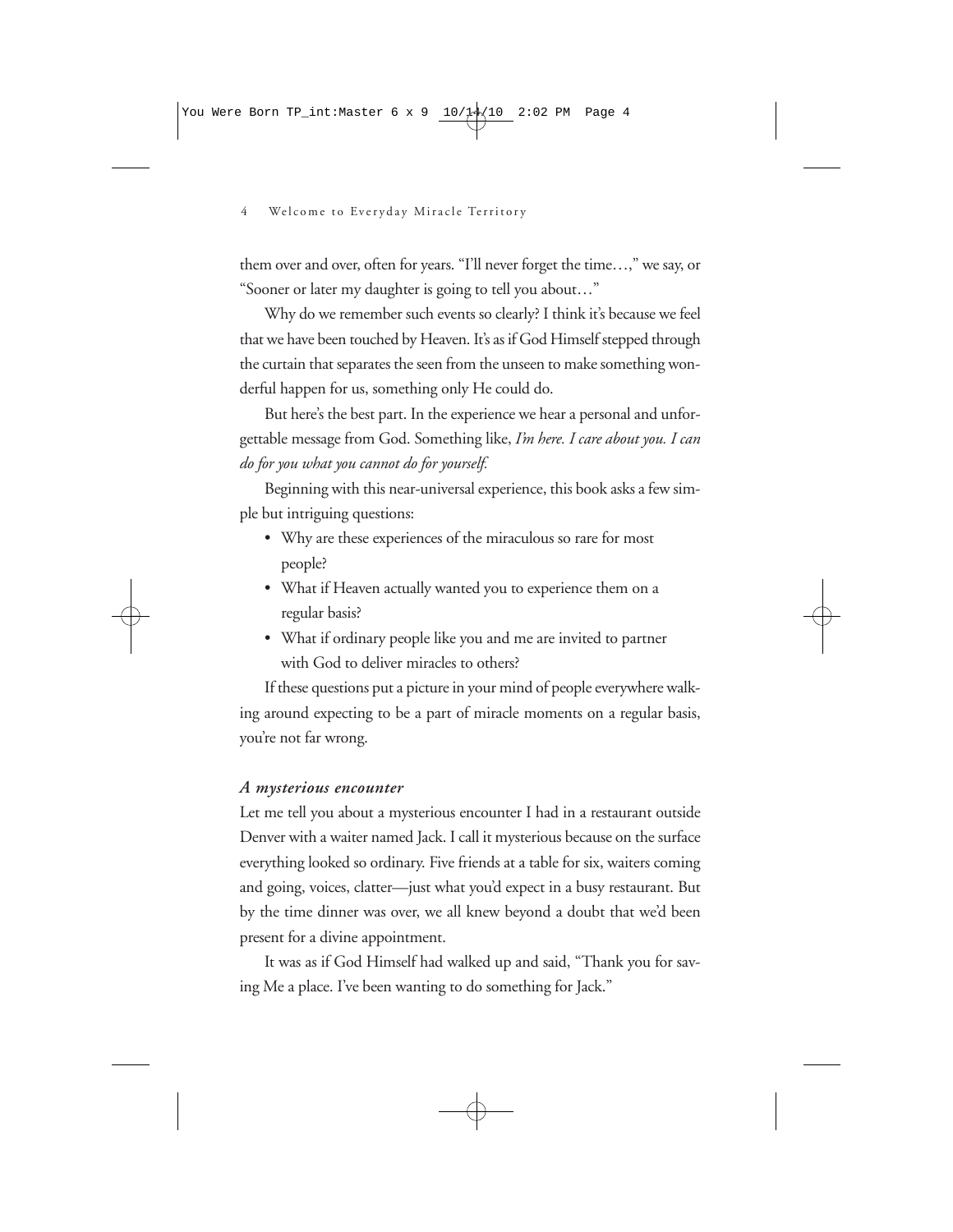Here's what happened.

During the course of the meal, Jack had served us well. But apart from the usual exchanges about the menu and our orders, we hadn't spoken much. Around the table, meanwhile, the conversation revolved around some of Jesus' more extreme teachings—ones like "Ask, and you will receive" and "It is more blessed to give than to receive." During the conversation I felt unexpectedly nudged by Heaven to try something I'd never done before. At the same time I sensed it was meant to involve Jack.

My experiment involved putting three hundred dollars "at risk." Now, don't let the amount throw you. The money wasn't mine, and believe it or not, the person who was letting me carry it around was expecting me to give it away. (But more about that in a later chapter.)

When Jack came by to refill the water glasses, I posed a question. "Have you ever heard the saying 'It is more blessed to give than to receive'?"

"Yes, I have," he said.

"Do you believe that?"

"Sure, I guess I do," he said, looking puzzled.

"Good!" I said. "I have an interesting opportunity for you." I placed a hundred-dollar bill on the table. "You have an unusual choice, Jack. You can either receive this hundred dollars as a gift, not a tip…"

I paused. I definitely had Jack's attention, and the two couples with me didn't appear to be breathing.

I looked at Jack. "Or you can say no to the money and instead give each of us a dessert. But this would be *you* buying the desserts, not the restaurant. You can't do both things, and there's no right or wrong. So what would you like to do—give or receive?"

Jack just stood there holding the water pitcher. He asked twice if I was serious. Then finally he said, "I'll take the hundred dollars."

True to my word, I handed him the bill.

"Thank you!" he said. Then he walked back to the kitchen.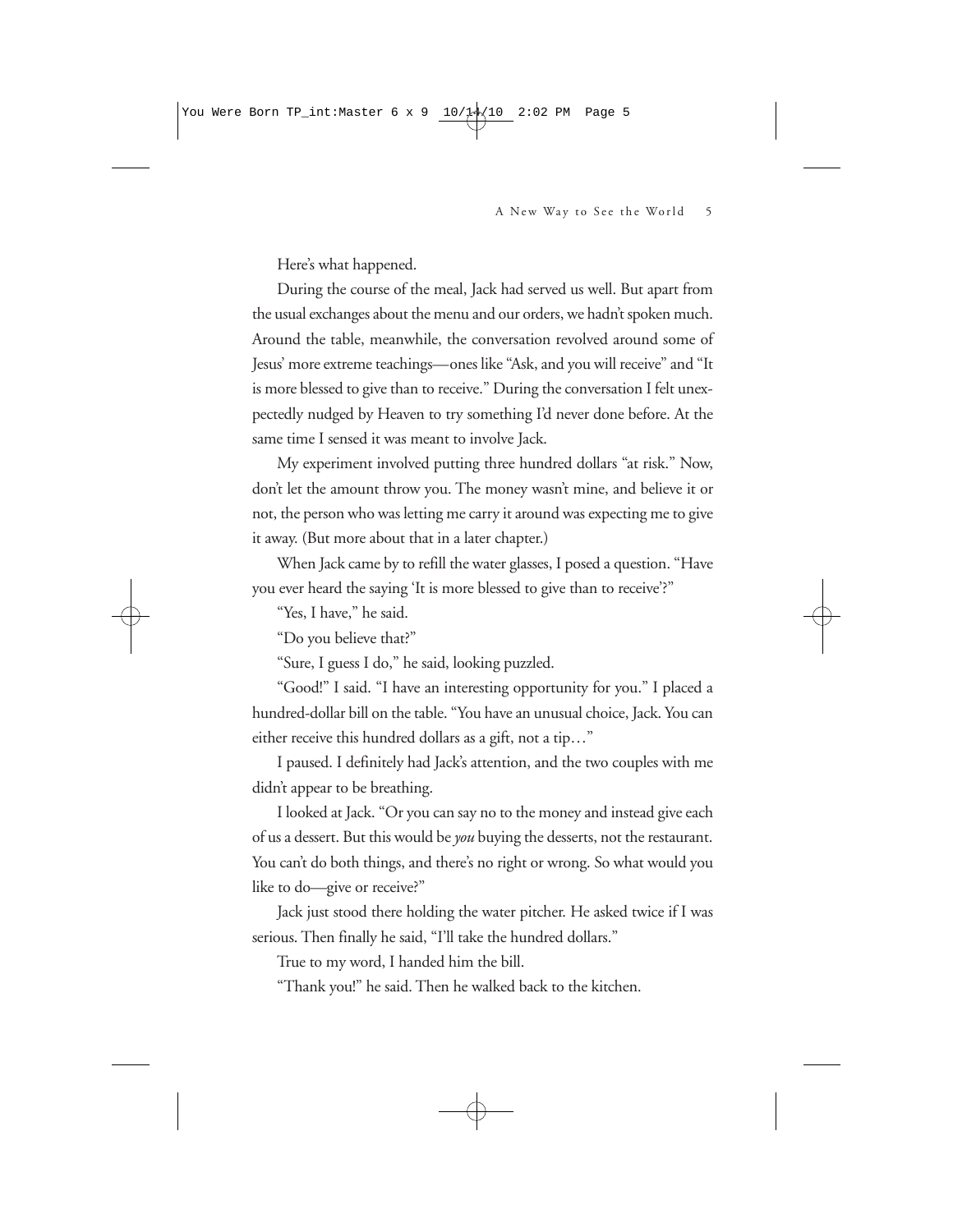After he left and my friends started breathing again, we all tried to figure out what had just happened. Was my unusual test about giving and receiving even fair? What was Jack thinking now? And what in the world was he saying to the crew in the kitchen?

All the while I was feeling increasingly uncomfortable. You see, earlier I had slipped another two hundred dollars under my plate. If the waiter had chosen to buy us desserts and not take the hundred—believing that it is more blessed to give than to receive—I was going to give him the hidden two hundred dollars. I had really hoped he would make the self-sacrificial choice because I'd strongly sensed that God wanted to encourage him with the larger sum.

The next time he came around, I said, "I'm curious, Jack. Do you feel like you made the right choice?"

"Absolutely!" he said excitedly. "In fact, it was a miracle. You see, I'm a single dad." He pulled out his wallet and proudly showed us a photo of his three-year-old son. "Isn't he something!" he said with a big smile. Then he explained his reaction. "I have to work three jobs during four days of the week just so I can take care of my son the other three days when my ex-wife works. But I'm having a tough time making ends meet. Just this morning I had to mail my alimony check of a hundred dollars even though my account was down to zero. Driving to work this afternoon, I actually prayed, 'God, please! I need an extra hundred dollars, and I need it tonight!' "

Well, I was speechless, and so were my friends. How could we have known of our waiter's crisis or of his prayer for a hundred dollars?

Then it was my turn to explain. I told him that even if he had decided to give instead of receive, I'd planned to give him the hundred dollars. "But now that I know your story, I agree. You made the right choice."

Suddenly I knew what needed to happen next. "You have to know that none of this money was mine," I told him. "The owner wanted me to pass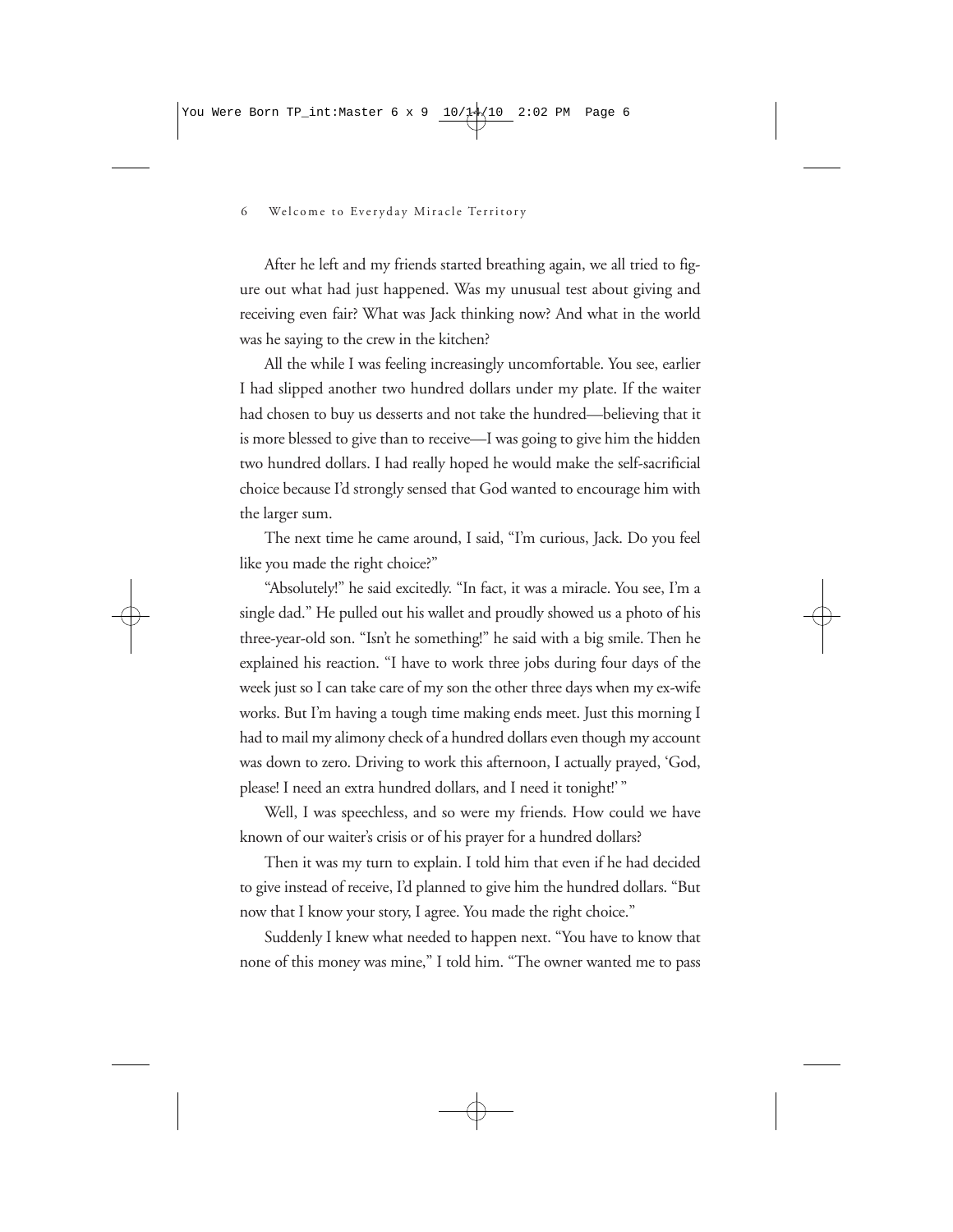it on as a kind of message to the right person. And I'm sure that person was you."

I reached under the plate for the other two hundred. "Obviously God wanted you to have the hundred dollars, and He wants you to have this too."

#### *What God thinks is normal*

What just happened here? Let's break it down:

- Jack drove to work that evening to wait tables, but he brought with him a secret, pressing need.
- I had come to Colorado from Atlanta on business and ended up having dinner with friends in Jack's restaurant.
- Unbeknown to Jack or my friends, I was prepared to meet someone's financial need with money that wasn't mine.
- By the end of the evening, God had used one person to deliver something that met a big need for another person—and in a way that was clearly miraculous to everyone involved.

You might react differently to what happened around that table. You

might think, for example, *Well, I don't have a hundred-dollar bill lying around. And if I did, why would I give it to a stranger? For that matter, how would I figure out whom to give it to?*

We'll look closely at these reactions and more like them in the pages ahead. You'll see, I promise, that God is just as likely to have plans for five dollars or twenty dollars as He is for a hundred dollars and that He never asks you or me to serve

God had used one person to deliver something that met a big need for another person—and in a way that was clearly miraculous.

Him in a way that doesn't fit us personally and perfectly.

For now, though, put yourself in the story of our dinner with Jack. Imagine how you would have felt leaving that table and knowing you had played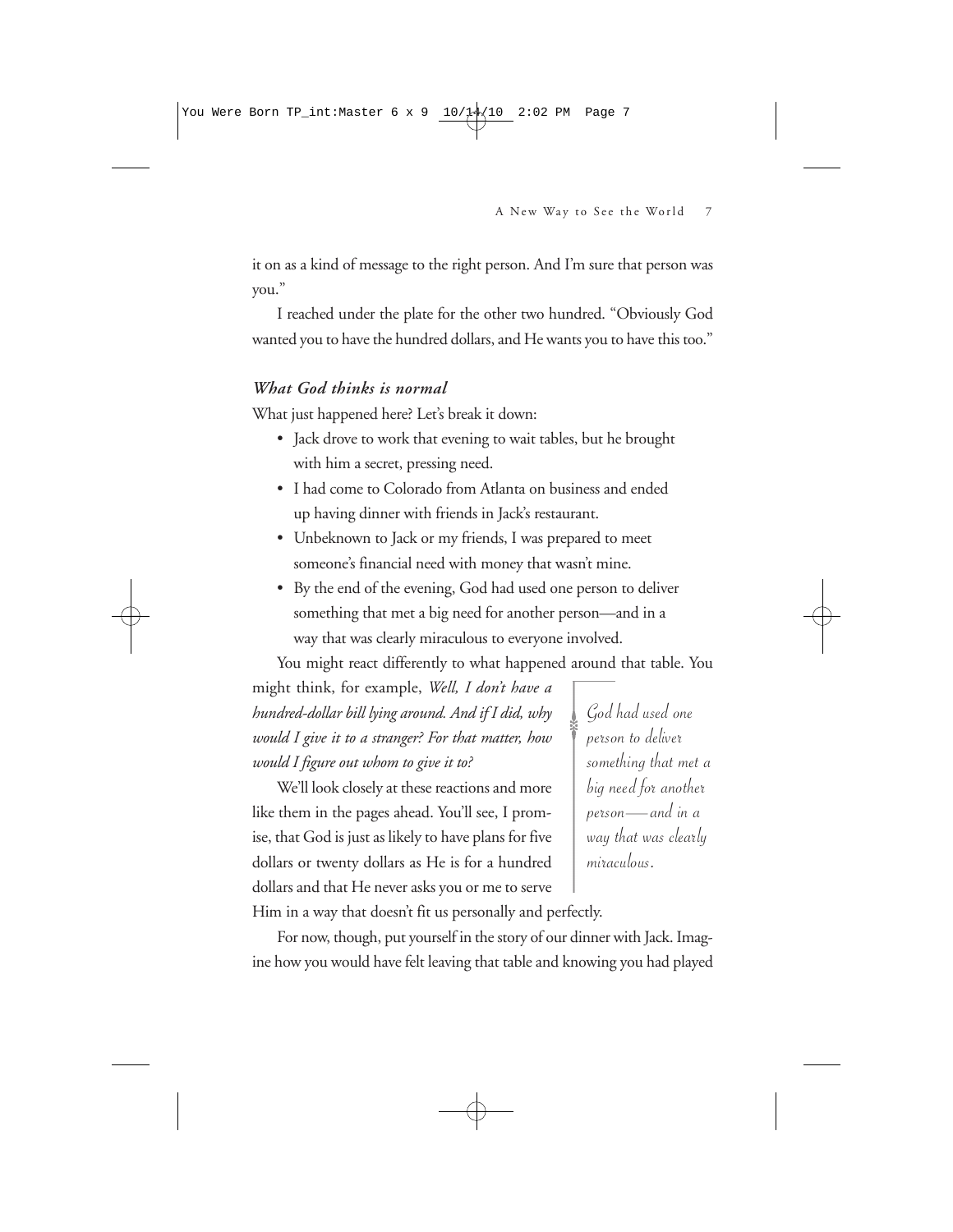an active role in delivering God's provision for a young man's desperate need. Better yet, imagine a lifestyle of such encounters, where God works through you in unexplainable ways to do a miracle—and on a regular basis.

This kind of life is not only possible but is what God thinks of as normal when He thinks of you.

God did not place you on this earth to notice Him at work only once or twice in your whole life.

You see, He did not place you on this earth to notice Him at work only once or twice in your whole life. He did not create you to consistently miss out on the wonder of His presence and power. The truth is, you were born to live a supernatural life doing God's work by God's power. You were born to walk out your door each morning

believing that God will use you to deliver a necessary miracle today.

This book will show you how.

#### *The Everyday Miracle Territory*

When it comes to miracles, most people I know see the world as divided in two.

On the far left is a region we could call the Land of Signs and Wonders. In this land amazing miracles seem to happen a lot, although only for a select few. Mostly this world reveals itself on television, in a few unusual churches, and in faraway places. Still, Signs and Wonders is a remarkable place. In this land the blind regain their sight and invalids throw away their canes to run around like school kids.

On the far right is the Land of Good Deeds. Nobody is putting on a show here. Fortunately, though, the place is full of good people watching out for each other, doing good works. And certainly God is pleased with that.

Interestingly, in Good Deeds land a lot of people believe in miracles and spend time studying them. They just don't expect to actually see any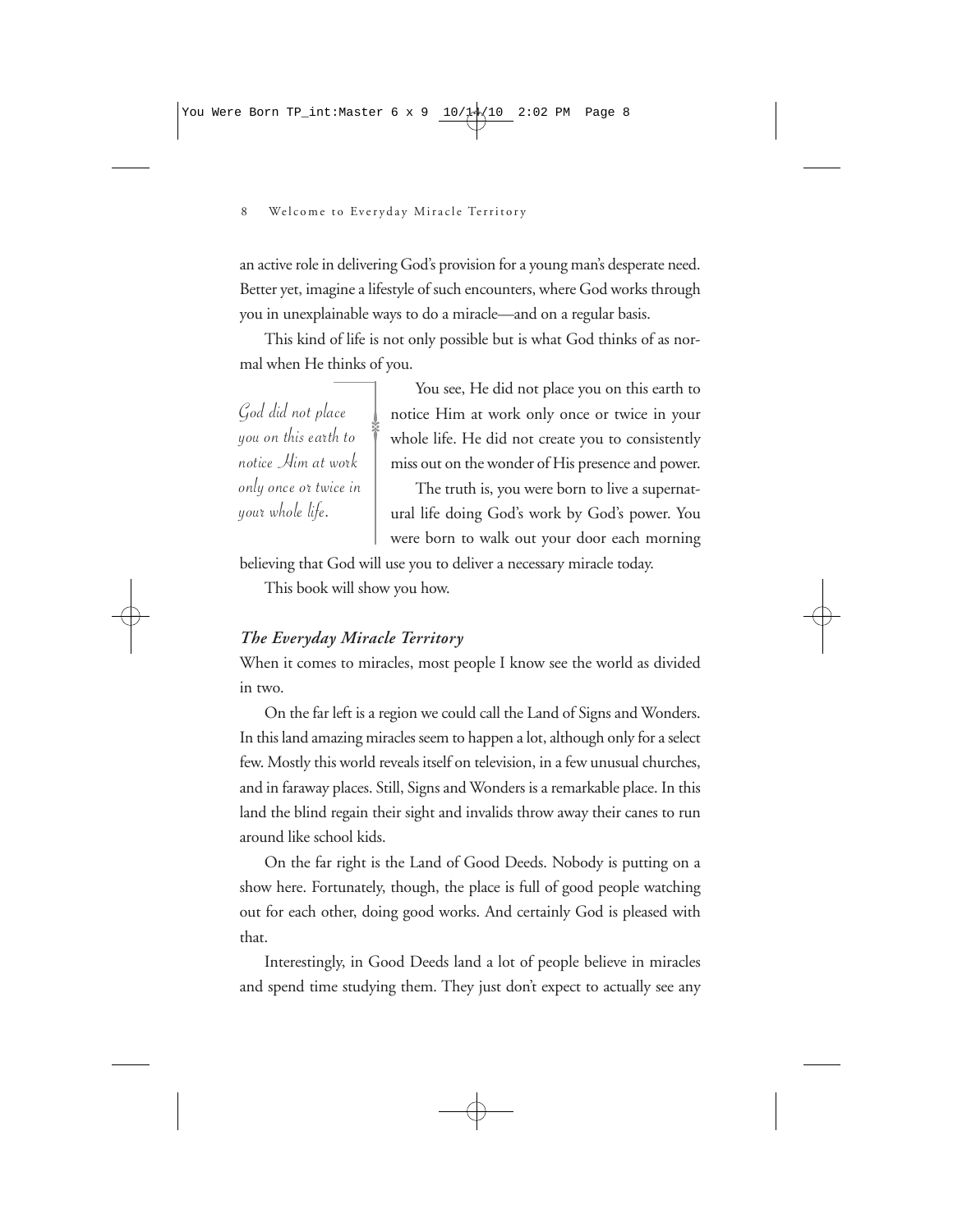miracles, much less be a part of them on a regular basis. When they praise God for miracles, they're grateful for things that occurred long ago. Good Deeds land doesn't dazzle like Signs and Wonders, but things are more manageable there. More predictable.

What's the one big disadvantage in Good Deeds land? God rarely shows up in a supernatural way. Why would He? No one is expecting the miraculous, and besides, everything is running just fine. Or so it seems.

Which land would you say you live in most of the time?

A large majority of people live in the Land of Good Deeds. Even though some would say they have experienced meaningful personal miracles in the past—at a point of spiritual awakening or in a time of crisis—they believe those experiences are rare. More important, they believe we don't have a role in whether one happens again or not, so there's no point in leaving the house today on the lookout for one.

What I want you to realize is that if you live in either land I've described, you've overlooked the most promising region of all. You see, between the dazzle of Signs and Wonders and the duty of Good Deeds lies a broad and promising middle ground.

In this book we call this in-between land the Everyday Miracle Territory. Here people believe that God wants to intervene—and does—in supernatural ways in human affairs on a regular basis. Here unmet needs are seen by ordinary people as golden opportunities for God to show up, and to do so through them, at almost any moment. They're not waiting for special powers for themselves or for God to part the skies on their behalf. They have experienced miracles and know beyond doubt that miracles are for them and others like them, right here and right now.

Those who live in the Everyday Miracle Territory have already made two startling observations.

One is full of hope. Everywhere they look, in every situation, they see potential for an unforgettable "God-incidence"—not a coincidence but a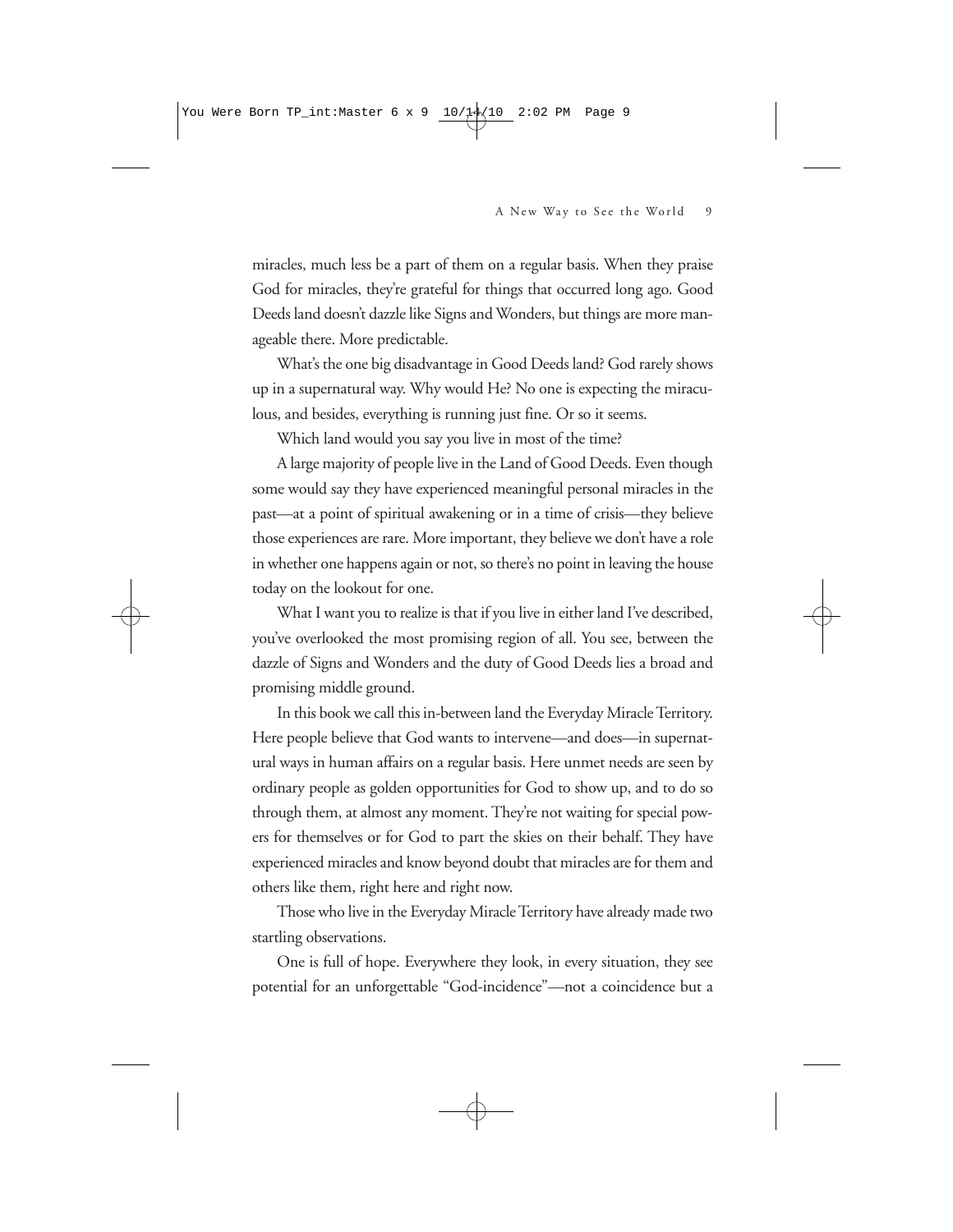moment when God steps in to meet a real need through them in a way that only He can. Some days it actually feels as though God has a pile of miracles ready to be delivered!

Their other observation is full of dismay.

They are nearly alone.

Would you agree that few people today are living in Everyday Miracle Territory? I wrote this book to help you see that the land of personal, everyday miracles is your rightful home turf. Instead of focusing on the naturedefying acts that God *is able to* do, this book invites you to encounter the miracles that God *does* do on a regular basis—and to embrace your exciting part in partnering with Him to make them happen.

You'll discover that what God chooses to depend on for these divine encounters is simply a willing servant. No previous experience required. No record of perfection. No special religious gift or qualification. In this book we call these refreshingly ordinary folks "delivery agents" for God. They are men and women who say to Him, "Please send me to do Your work by Your power today!"

That's exactly what Jimmy said.

#### *Jimmy the "delivery guy"*

Jimmy is one of the most down-to-earth men I've ever met. He can fix anything, find anything, make do with anything. You're stranded with a handful of folks on a desert island? You want Jimmy in the handful. You want to program your iPhone to walk your dog? Jimmy's your man. Just don't ask him to spend time over tea talking about relationships or contemplating the meaning of the universe.

The first time Jimmy heard that he could cooperate with God in supernatural events on a regular basis, he thought, *Not likely.*

He worked in construction, after all, not ministry. He struggled to come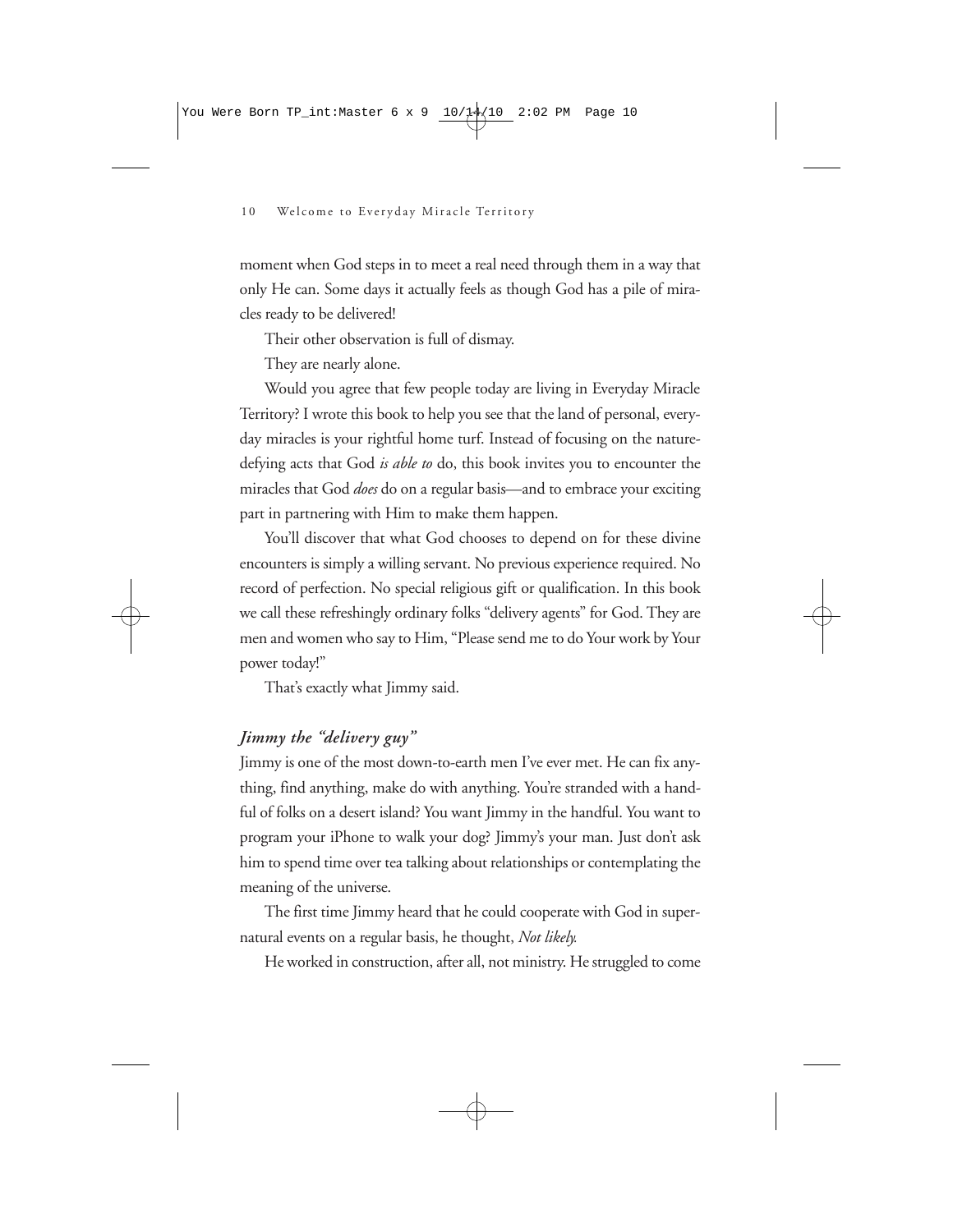up with even one time in the past ten years when he could say with certainty that the supernatural had clearly showed up. The idea of a lifestyle of miracles felt about as real to Jimmy as taking a road trip through an asteroid belt.

But over the course of a You Were Born for This conference, Jimmy realized that he really did want to learn how to partner with Heaven to do God's work on earth. Taking a big step into the unknown, he committed himself to being God's delivery agent when and where he was called upon.

The next morning, while Jimmy was dropping off windows at a job site, he struck up a conversation with a carpenter named Nick. Nick let it be known that his marriage was on the rocks and that he didn't hold out much hope. He just seemed to want to vent.

Normally Jimmy would have expressed sympathy for a man in that kind of misery, then quickly steered as far away as possible from such a sensitive topic. This time, though, Jimmy hung in there. He listened, identified with Nick's struggle, asked a few questions. Then, sensing that the man's heart was open, he asked a simple but miracle-inviting question he had learned at the conference: "Nick, I really want to help you. What can I do for you?"

Without hesitation the carpenter said, "You could tell me what to do next. I'm tied up in knots, but I really want this marriage to work."

Jimmy panicked. Tell another guy how to fix a relationship? *Not likely!* But he took a deep breath and then took an outrageous step of faith. "Why don't you get something to write with," he told the carpenter, "and when you come back, I'll tell you how to save your marriage."

The truth was, Jimmy was stalling. He didn't have a clue what he was going to tell Nick. But as he explained to me later, he was holding on to a couple of things I had said at the conference: "Relax, the miracle is God's to do, not yours" and "Give God a minute." Something or Someone seemed to be leading the way in this conversation with Nick, and Jimmy was determined to follow.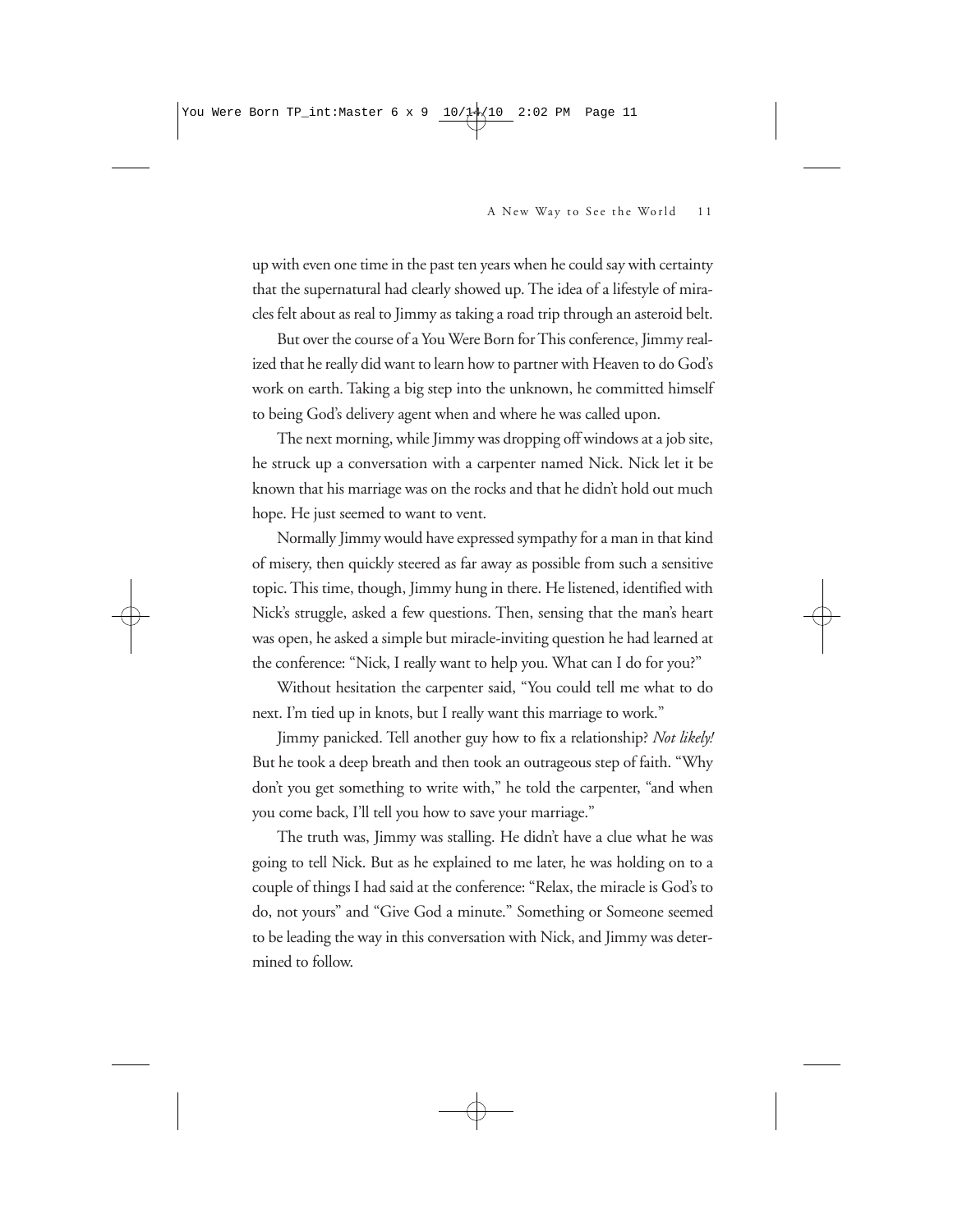When the carpenter returned, Jimmy heard himself saying, "You need to go home and make your bed."

Jimmy had no idea where that had come from or what good it was. "That's all I have to say," he told Nick apologetically. "I guess you don't even need to write it down."

But the carpenter was staring at Jimmy with his mouth open.

"How did you know?" he gasped. "That is a giant source of conflict for us! I'm the last one up, and I *never* make the bed. My wife says it's a sign of everything that's wrong with the marriage. I don't get it. But you know what? I'm going to drive back at lunch and make the bed before my wife gets home."

To me, this story demonstrates God's willingness to do a personal miracle if we are willing to deliver one. Nick wasn't expecting help from a stranger. And Jimmy didn't think he had help to give. What he had, though, was a readiness to pass along what God prompted him to say.

But the best thing the story shows is God's heart. He cares about the personal struggles of a carpenter named Nick—and He wanted Nick to see that. He cared enough to show Nick a practical step he could take that might say more to his wife than a love letter and just might turn things around for the couple.

All He needed was Jimmy, delivery agent.

#### *Doing what God wants done*

You might be like Jimmy, completely unprepared and unqualified but ready to try something different. You may have grown up in the church and have a long list of religious accomplishments to point to. You may be like Nick, uncertain that God exists or that He cares for you. But Heaven works in ways that seem to apply no matter what our spiritual mind-set happens to be.

Perhaps you've heard about my book *The Prayer of Jabez.* It shows how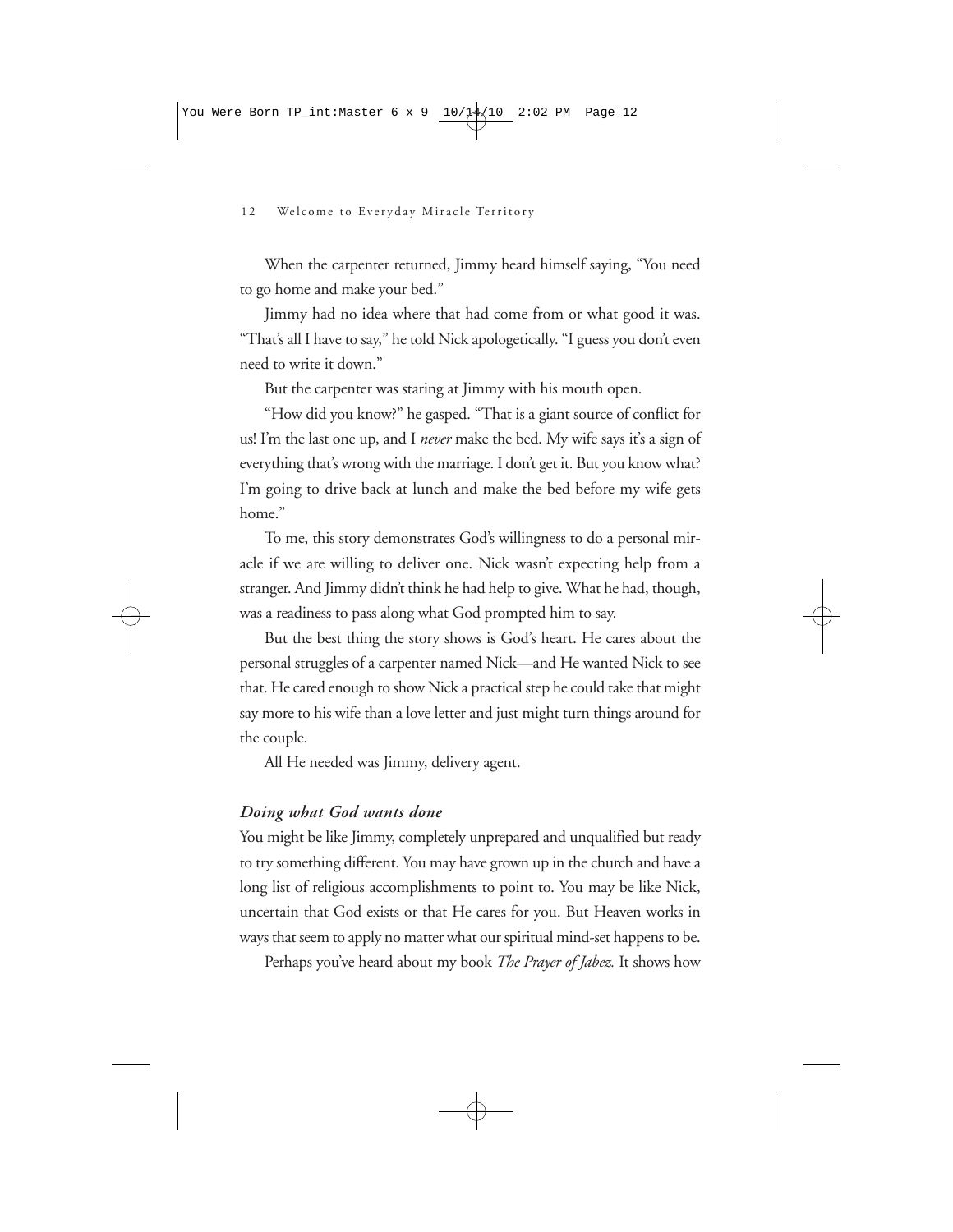a little-known prayer from three thousand years ago can still result in great blessing and influence for God in our time. Millions bought the book, prayed the prayer…and were astonished at what God began to do in their lives. One reason the message of that book resonated with so many, I believe, is that it made ministry (which simply means doing what God wants done in the world) accessible as a way of life.

Jabez lived in ancient Israel. The Bible says that he was "more honorable than his brothers," but as far as I can tell, it wasn't because of his superior spiritual status. Perhaps he was "more honorable" because he asked with all his heart for God to do for him and through him exactly what God already wanted to do.

And the Bible says, "God granted him what he requested."1

Through the prayer of Jabez, millions learned to ask God to expand their territory of influence for Him and then to put His hand of power on them. Not surprisingly, as soon as they took these brave steps, people started seeing miracle opportunities all over the place. And thousands wrote excitedly to me to report what was happening.

Here's what I want you to see: *The Prayer of Jabez* showed ordinary people how to ask God to greatly expand their opportunities to serve Him. *You Were Born for This* shows ordinary people how to be intentional about and skilled at inviting the miraculous into the midst of that larger life.

Think of *You Were Born for This* as *Jabez* to the miracle power.

For all the Jimmys and Jabezes in the world, this book reveals in practical terms how God works supernaturally through His willing partners to make a difference in people's lives. It's the most rewarding and significant life imaginable!

Wouldn't you know it, in answer to my own prayers during those years, God expanded my territory beyond anything I could have imagined.

He sent our family to Africa.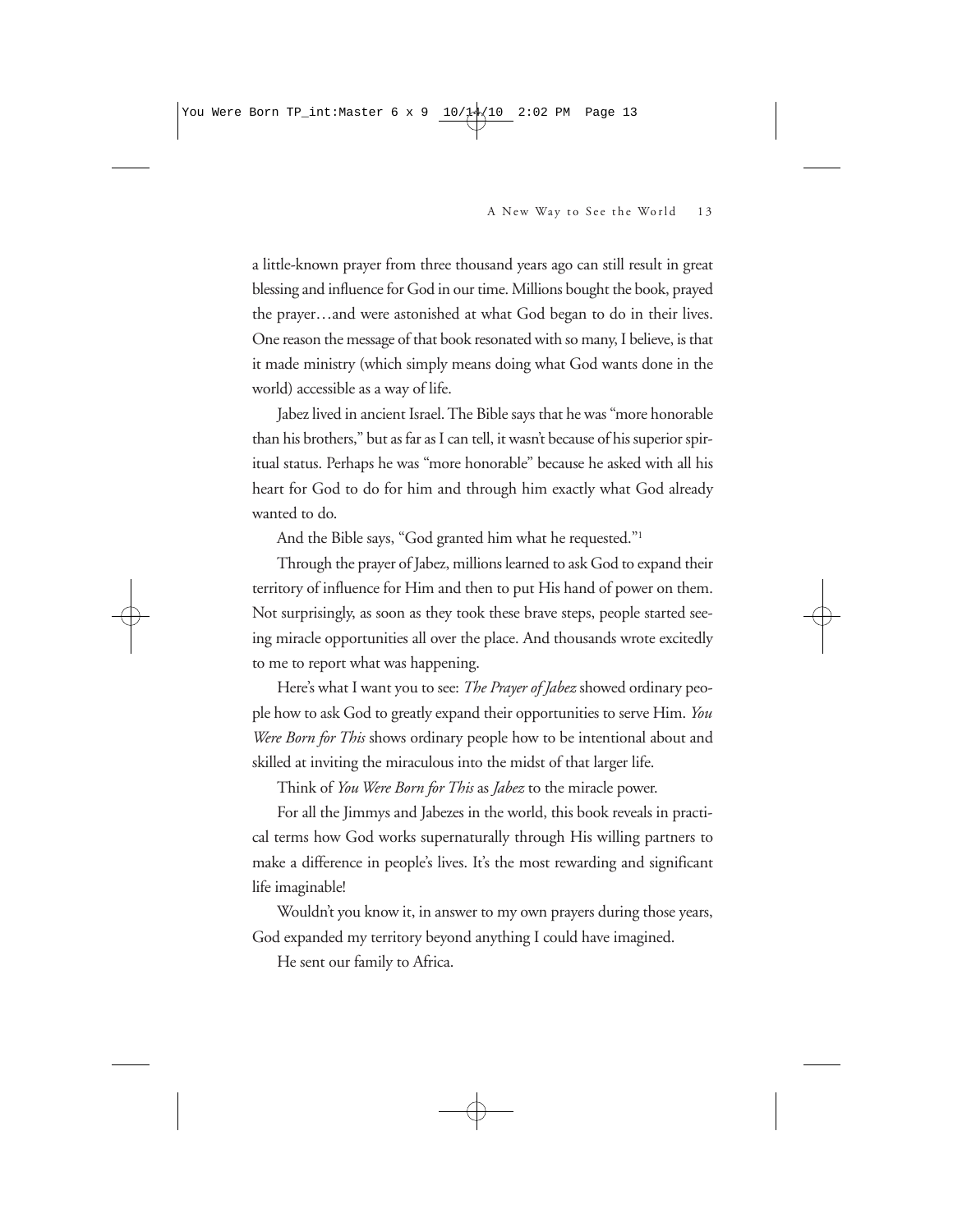#### *When good deeds aren't enough*

In 2002 my wife, Darlene, and I experienced a clear call to move to Africa to tackle some of the most daunting challenges of our time. "Will you go?" God said to us. "Will you care?"

This was happening during the busiest months of my speaking and writing about Jabez. Why would God ask us to leave behind an exploding ministry based on a book He was so clearly blessing? We didn't understand it.

You might think that someone who has studied the character of God in graduate school and dedicated his life to serving Him wouldn't be surprised when God radically redirects his life. I will confess that until then I had enjoyed a lot of clarity about what God had called me to do. I saw myself as a Bible teacher, leader, and disciple maker. My publisher saw me as an author. And that was that.

But almost overnight we experienced a spiritual awakening to the needs of a continent. Poverty. Prejudice. Hunger. AIDS. Orphans. God seemed to be saying to our family, "My heart breaks over these things. I want your hearts to break over them too."

Without knowing what it might mean, we said yes. Then, believing we had been called to a three- to five-year personal mission, we said good-bye

Good deeds alone will never be enough to meet the desperate needs of our time.

to friends and family and moved to Johannesburg, South Africa.

What does this have to do with *You Were Born for This*? From the start we knew that trying to meet any one of those needs would be far too big a task for us. God would have to show up in extraordi-

nary ways or nothing of significance would get done.

And He did. We started not by asking, "What can we do?" but by asking, "What does God want done?" We set some high-risk goals in the areas of greatest need. Our ministry plan expected—even depended on—God to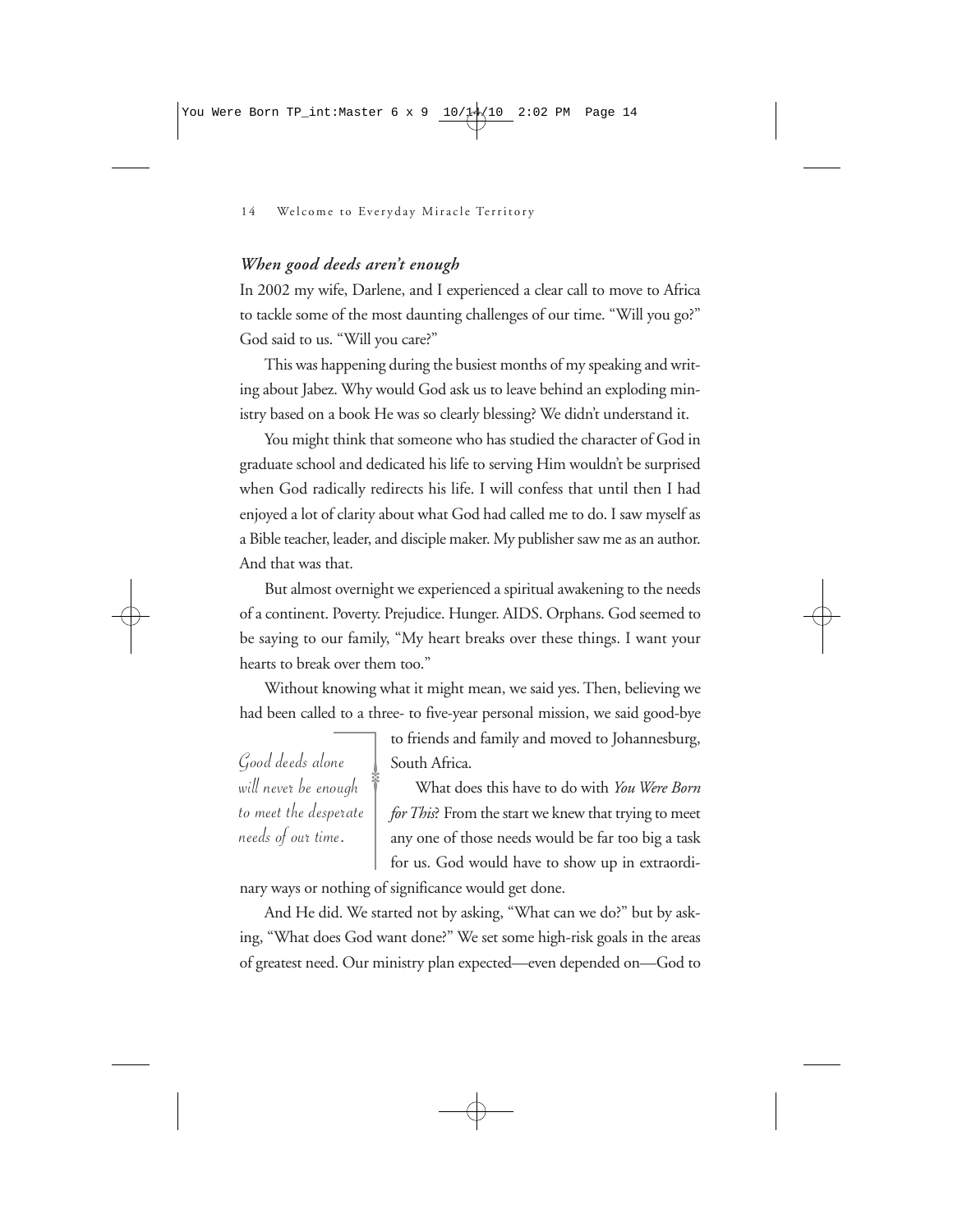intervene. Finally we set about working with others, including charitable groups, African organizations, government agencies, churches, and thousands of First World volunteers, to meet faith-stretching goals. Of course not everything we tried succeeded. But we kept asking for miracles and taking risks of faith, and God *did* show up, as I'll share in the pages ahead.

By the time we returned to the States, our thinking had changed in two important ways.

First, we'd become convinced that good deeds alone will never be enough

to meet the desperate needs of our time. This is true whether the needs are personal or global in scope. We simply need more of God. We desperately need miracles!

Second, we had learned that it's often longtime Christians who resist miracles the most. Many have stopped expecting miracles, asking for

You Were Born for This is a bold initiative to reclaim the miraculous as a normal way of life.

them, or even knowing how to partner with God to invite them. In other words, they have abandoned the Everyday Miracle Territory and often measure success by how *little* they need God.

As you'd expect, the consequences of limiting what God does on earth to what we can do for Him are disastrous. Just look around. The most pressing personal and global needs go unmet while a generation asks, "Where is God? Doesn't He care? Does He even exist?"

But it doesn't have to be that way.

#### *Miracles are for everyone*

*You Were Born for This* is a bold initiative to reclaim the miraculous as a normal way of life. Through biblical insights, true stories, and practical how-tos, I'll show you what that new normal could look like for you.

In part 1 you'll see why everyone you encounter has an unmet need that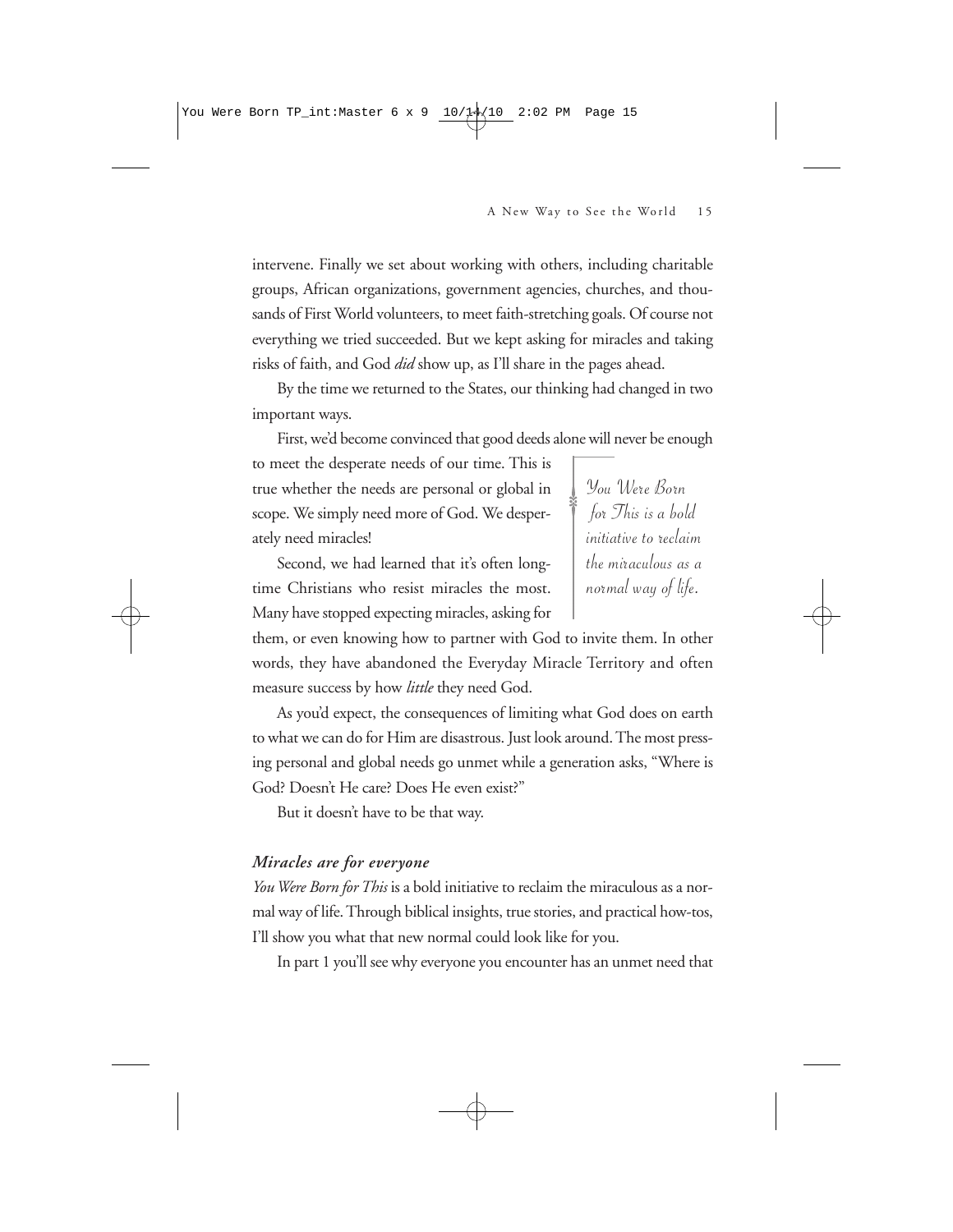God strongly desires to meet, very possibly through you. You'll discover that the Everyday Miracle Territory is real—and you're standing in the middle of it.

We define a miracle as "an extraordinary event manifesting divine intervention in human affairs."2 It's true that most of us will never be empowered by God to heal someone or walk on water. The Bible is clear that not everyone has been gifted to carry out such miracles. Yet the Bible is also clear that we are all invited to do God's work by God's power. That's why in this book we only focus on the personal miracles that are within the reach of all of us.

I'm audacious enough to call these miracles predictable. By that I mean that when we do God's work in God's way, He reveals Himself to be a miracle-working God. I mean that miracles will take place so regularly that their occurrence will seem predictable to you—not because of how or when they occur but because they *will* occur.

In part 2 you'll be introduced to four keys to a life of miracles. They will enable you as a delivery agent for God to

- make a very specific, urgent request;
- understand and accept His miracle agenda for you;
- know how to partner with an unseen power;
- take a promising but life-changing risk.

In part 3 you'll discover practical advice on how to deliver a miracle to someone in need. First you'll learn five universally identifiable signals that will guide you in your partnership with Heaven. Then you'll learn five steps for delivering a miracle. When you learn and apply these truths regularly, you can invite God to do a miracle through you for anyone at any time.

That's a startling statement, isn't it? But as you'll see, God is so intent on meeting people's deepest needs that He is always looking for volunteers who will become living links between Heaven and earth.

In part 4 you'll be introduced to three more keys that unlock what I call special delivery miracles. These miracles meet needs that matter to everyone: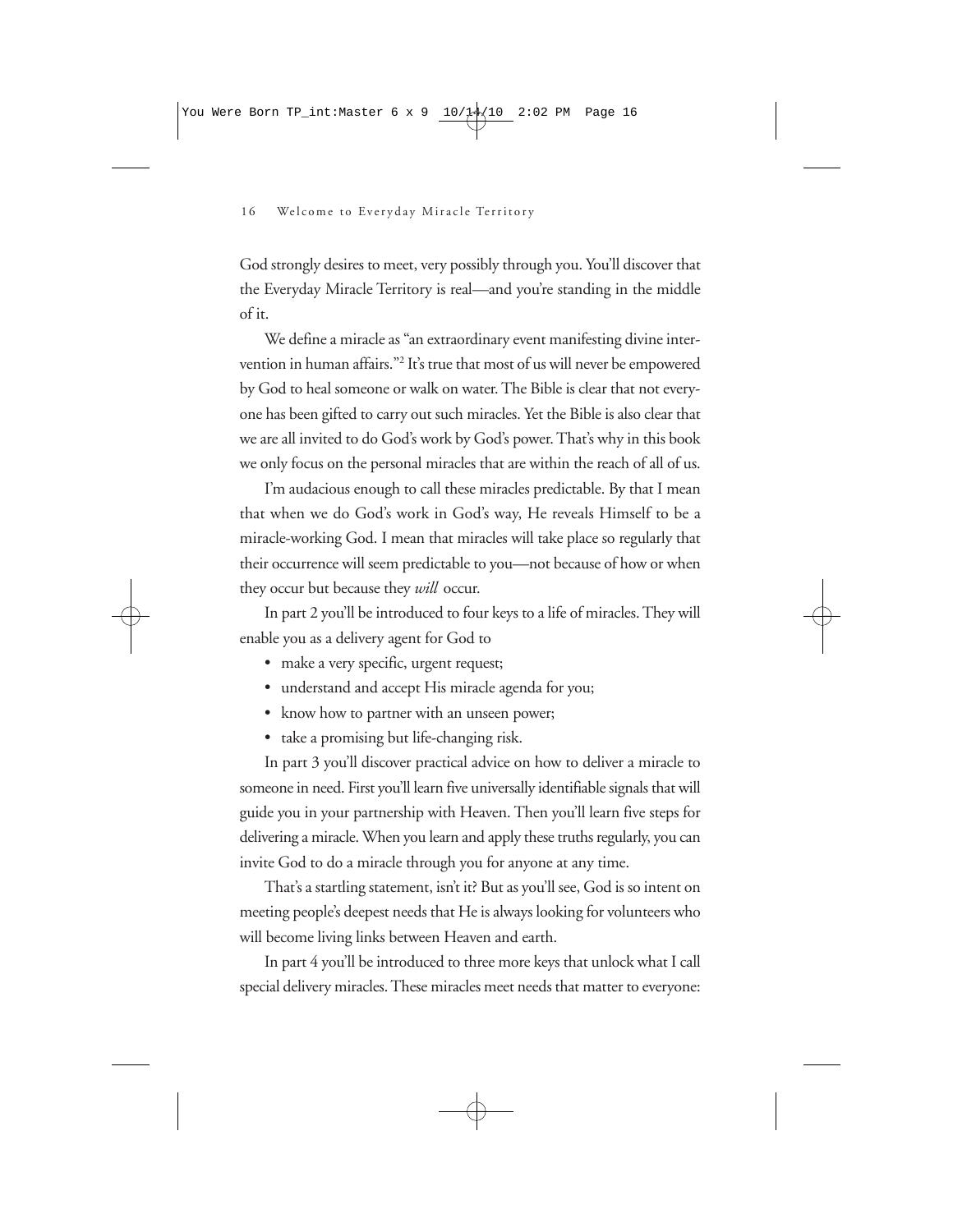finances, life dreams, and forgiveness. Each chapter is based on surprising insights from the Bible and is illustrated with stories you'll find both instructive and highly motivating.

*You Were Born for This* will change how you see the world and what you expect God can and will do through you to meet real needs. You will master a few simple but powerful tools and will come to say with confidence, "I want to partner with Heaven to deliver a miracle to someone in need today—and now I know how!"

If that's what you want, I invite you to turn the page.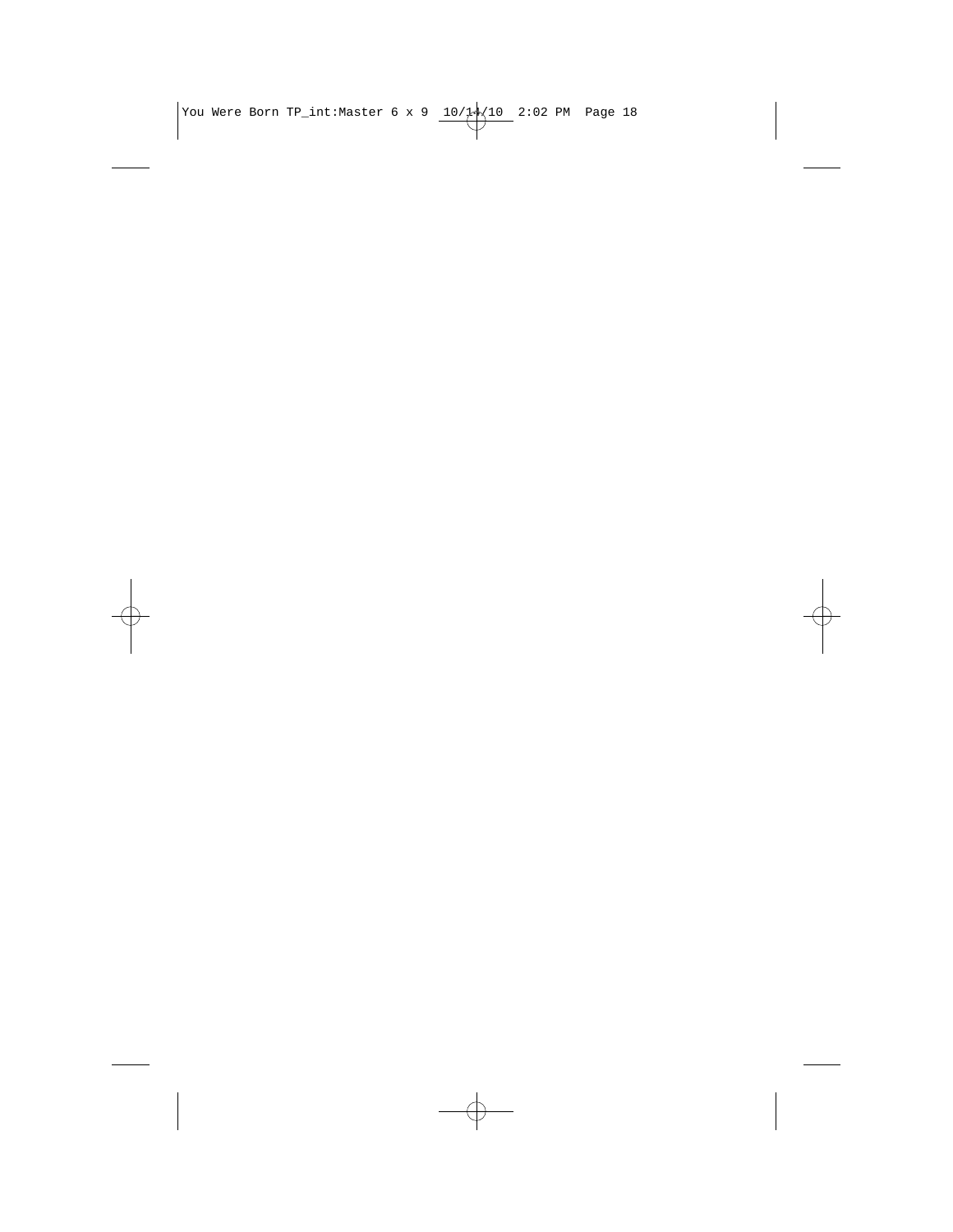# The Tiny, Enormous Difference

*You were born to do God's work by God's power*

In the first chapter I described an exciting new life of miracles. And I promised that experiencing the supernatural on a regular basis is the "this" you were born for.

But if waking up to our miracle potential is so wonderful, and if this is what God wants for us, what keeps so many from actually living this way? Why do we continually fall into a rut of trying to help others on our own, of trying to avoid any situation where we would be forced to depend upon God for success?

The truth is, we can be in relationship with God and active in helping others for years without really understanding His ways or allowing Him to work through us in supernatural ways. At the heart of the problem, I believe,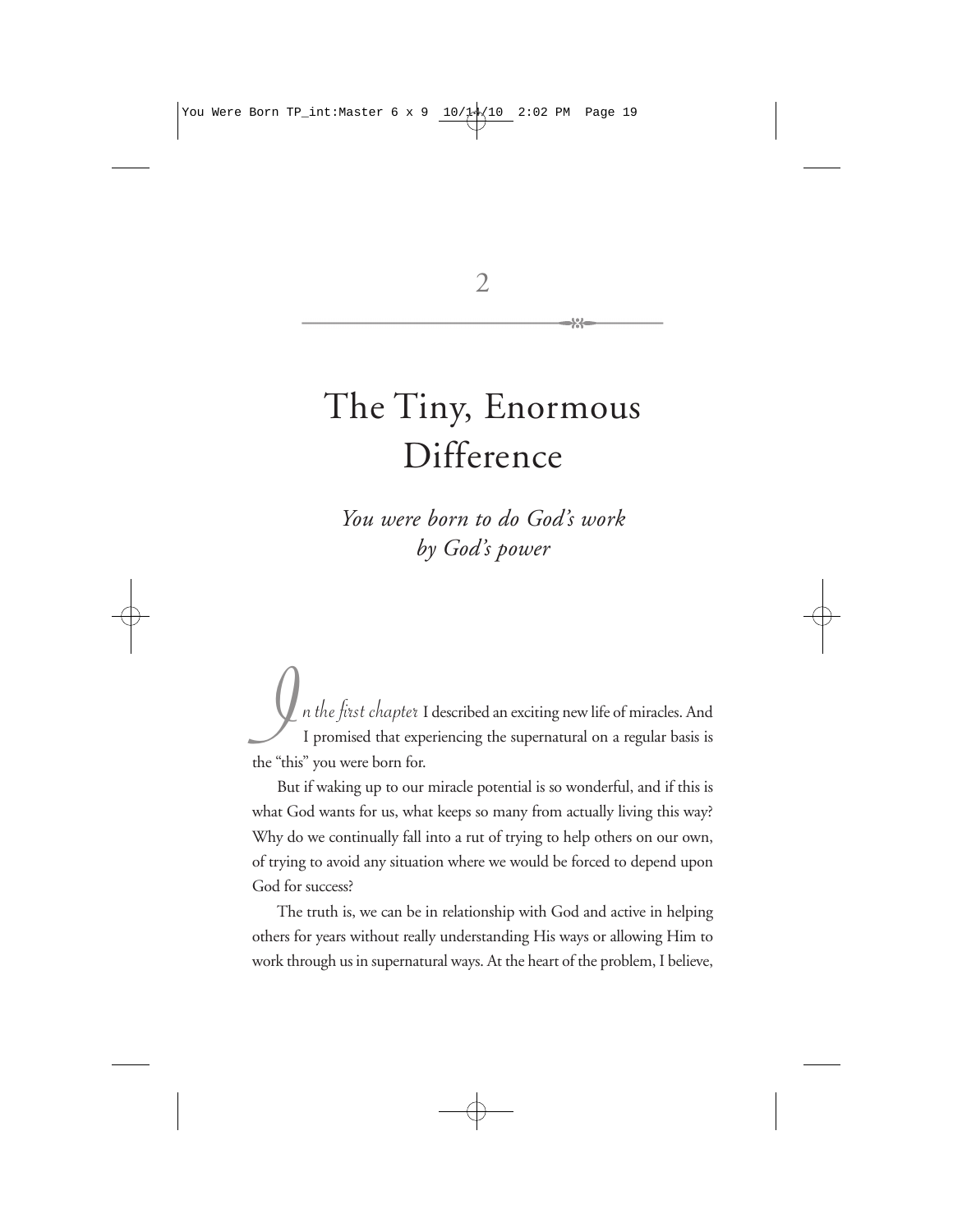is a small distinction with big implications. I'm talking about the difference between knowing about God's power and actually partnering with Him in delivering miracles.

An event in my life illustrates that tiny but enormous difference.

Some years ago I was invited to speak to eighty men at a retreat center. The evening of the event, I asked the person in charge, "What would you like me to do if God shows up tonight?"

He seemed startled. "What do you mean?"

I repeated my question. "If the Lord moves and does something unusual, what do you want me to do?"

He gave it some thought. "Well, it would be important for you to bring things to a close in thirty minutes," he said. "Like we agreed."

"All right," I said. "But if something else occurs that might be unexpected, I'm going to look at you. If you want me to end things, just grab your right ear, and I will close in prayer."

He didn't seem pleased with my backup plan. "I don't need to grab my ear, Dr. Wilkinson. You just close in thirty minutes."

I confess, at this point I imagined God shaking His head in disappointment. You see, I wasn't there only because I'd been invited. Before I'd agreed to come, I'd had a strong sense that I'd already been "sent." (More about that in chapter 4.) Then, as I had prayed about what to say, I'd sensed that Heaven might have something unusual in store.

When the time came, the roomful of men welcomed me warmly, and I launched into my message. No more than five minutes in, I received a divine nudge (more about that later too). In a way that was both unusual and impossible to ignore, my attention was directed toward a man sitting four rows back on the left side of the center aisle.

I decided to trust the nudge—in fact, to risk looking like a fool because of it. I stopped talking, walked down the aisle, and introduced myself. The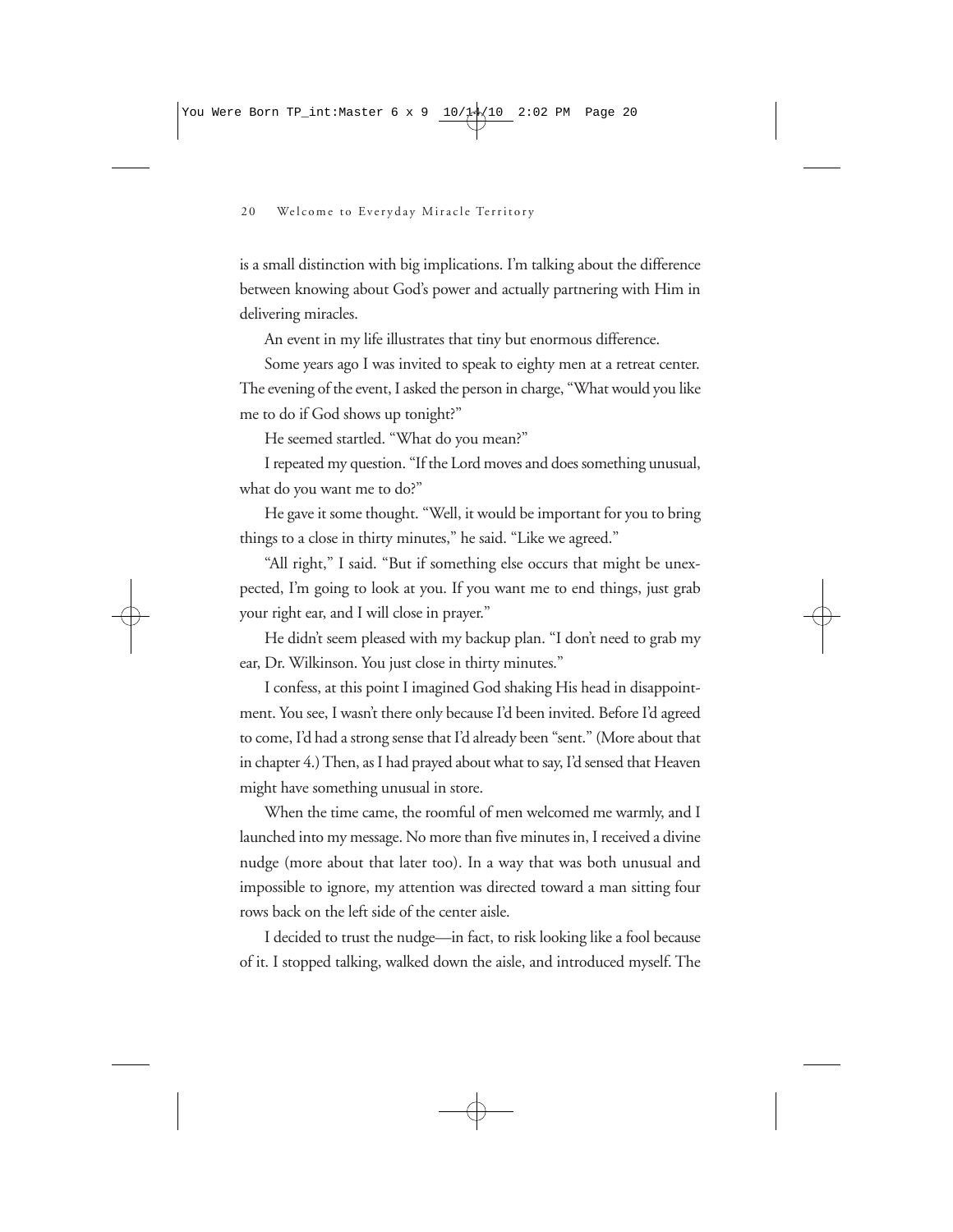man's name was Owen. "I sense there is something unusual going on in your life," I told him. "Is there anything I can do for you?"

Alarm was written all over Owen's face. "No!" he exclaimed. "No, not at all. Really, I'm fine."

Now what to do? Nothing but apologize to Owen and get back up front. On the way to the podium, I thought, *Well, Lord, that was unusual.*

You should know, audiences I speak to aren't accustomed to speakers who stop in midsentence and march into the crowd with a point-blank, personal question. (I'm not accustomed to it either, for that matter.) Some men in the room were eying me now as if I might be dangerous.

Once I'd collected my thoughts, I began again. But almost immediately I felt another nudge from God. Same nudge, same man. This time I debated with Heaven, and my case was airtight. *I just did that, Lord, and nothing happened!* 

But the nudge was clear. *Go again.* 

Have you ever come to a point in your life where you've had to make a choice between everything visible, everything expected and sensible…and something invisible, something inaudible, something known only to you that you can't possibly defend *but that you know in your heart is true*? When God nudged me again, I had one of those moments. My sentences stumbled, then stopped. And I decided to take another risk of faith.

So I picked up a chair from the front, carried it down the aisle, and sat right next to Owen. "Sir, please don't be offended," I said calmly, "but you're not telling the truth."

You could have heard a pin drop.

Owen wore the same look of alarm, but when he finally found his voice, he said, "How on earth did you know?"

"I don't know, really," I said. "But God does, and He has something in mind for you tonight. I sense that something is deeply troubling you."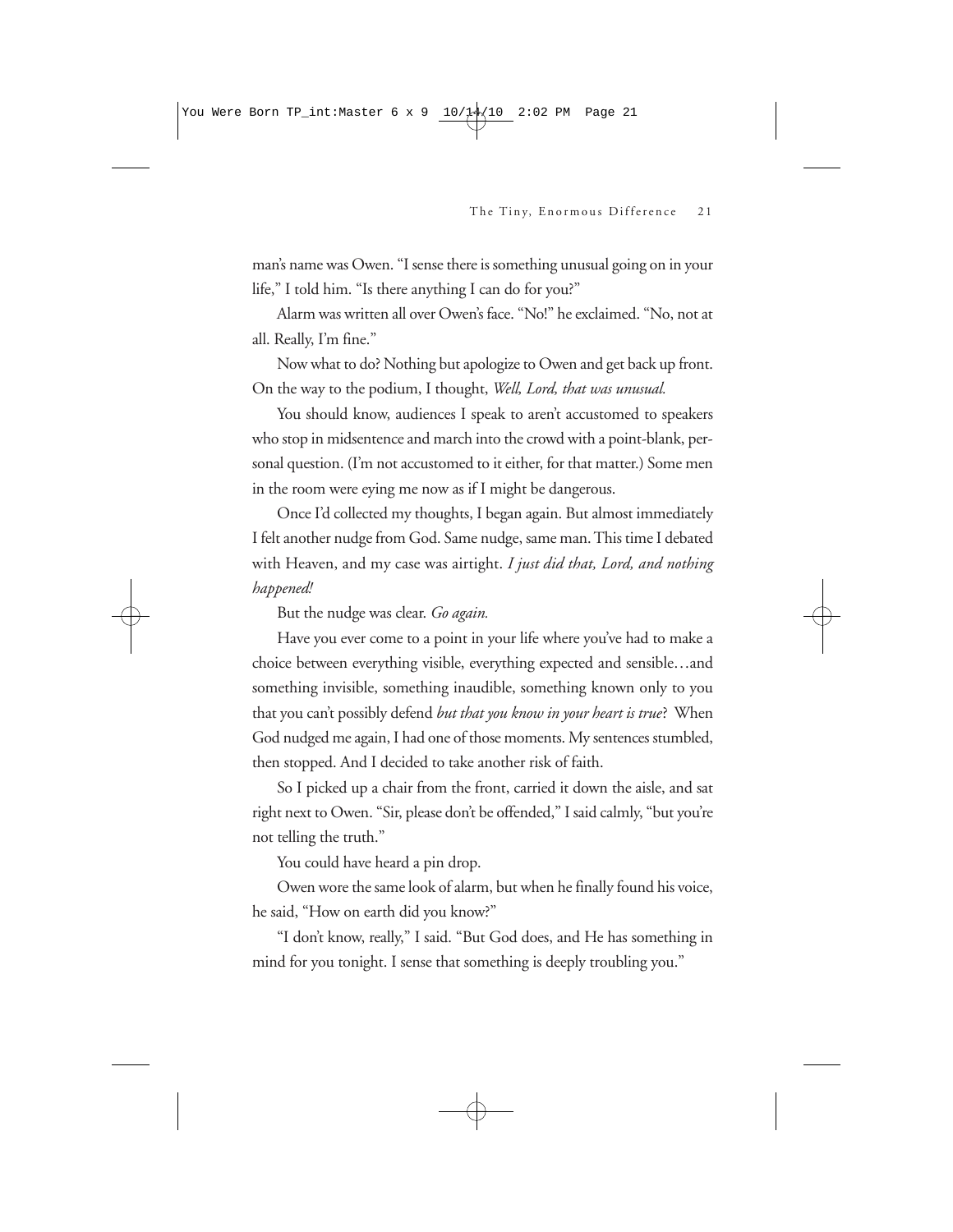"The truth is, I'm quitting the ministry tonight," Owen said soberly. "I called my wife this afternoon and told her my decision. Right after your session tonight, I'm done."

We certainly had everyone's attention.

#### *A roomful of witnesses*

"Would you mind sharing why you're quitting?" I asked Owen.

Haltingly, Owen told his story. He'd been a successful businessman. But when he felt called by God to work with men, he'd given up his business and put heart and soul into his new ministry. Financially, nothing had gone as expected. "My wife and I have gone broke trying to keep this thing afloat," he said. "We love what we do, but we have lost our savings and our retirement. I've remortgaged our house. My credit cards are maxed out. On top of all that, I'm sixteen thousand dollars in debt…"

Owen was struggling to talk now. "I've had enough," he said quietly. "After tonight, I quit."

Every man in the room could identify with Owen's painful dilemma. If God wanted him to stay in the ministry, why were the circumstances so impossible for him and his family? I said as much to Owen, and I told him that my wife and I had experienced similar testing numerous times.

Then I said, "I have only one question. When you changed course and launched your ministry, was that a career move on your part, or would you say it was in response to a divine call?"

"God called us," he said. "I have no doubt."

"Okay. Would you say that God is now calling you out of the ministry? Is He asking you to leave?"

" $No$ "

"Are you sure you want to leave?"

Owen became agitated. "Well, I'm up to my ears in debt. I *have* to quit! How am I supposed to do this?"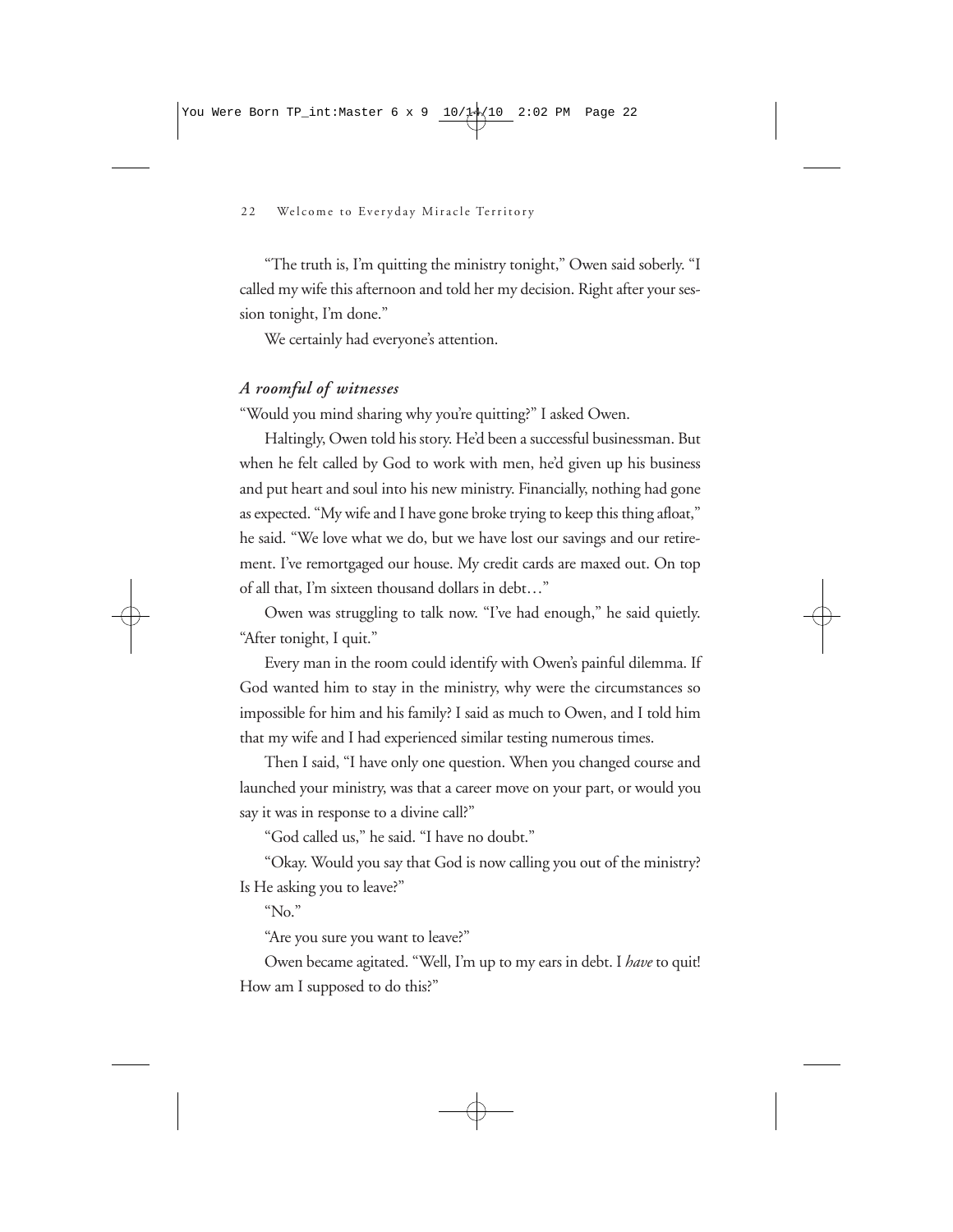"I understand. But has God asked you to leave?"

A long pause.

"No."

As this little drama played out, the other men listened raptly. And I'd forgotten about the guy in charge who didn't want to have to pull on his ear to get my attention.

"What are you going to do?" I asked Owen.

And then God's Spirit moved into the room—a noticeable awareness that His presence was among us in peace and power. Many in the audience were struggling with their own emotions.

Owen's eyes filled with tears. Then with great effort he said, "I shouldn't quit unless He asks me to leave. I won't quit."

I wanted to test his resolve. "But what about the sixteen-thousanddollar debt?"

"No, I won't quit." He had decided.

We shook hands on his decision, and when I asked some in the audience to gather around and pray for him, scores of men surrounded him. They poured out their hearts in prayer for Owen. Then we all listened while he prayed an emotional, humble prayer, recommitting himself to his calling.

Men were beginning to filter back to their seats when someone spoke up. "It's not right!" It was the man in charge. "This man is sixteen thousand dollars in debt. My wife and I are going to give him a thousand dollars. What are you going to do?" He looked around the room. He looked at me. "What are *you* going to do? You're the speaker."

I didn't say anything while we all contemplated his challenge. And then, without a word, men started to open their wallets. One by one they walked over to Owen with their gifts. I did too. In no time at all, Owen had sixteen thousand dollars.

Owen was speechless, awestruck by what God had done, and the rest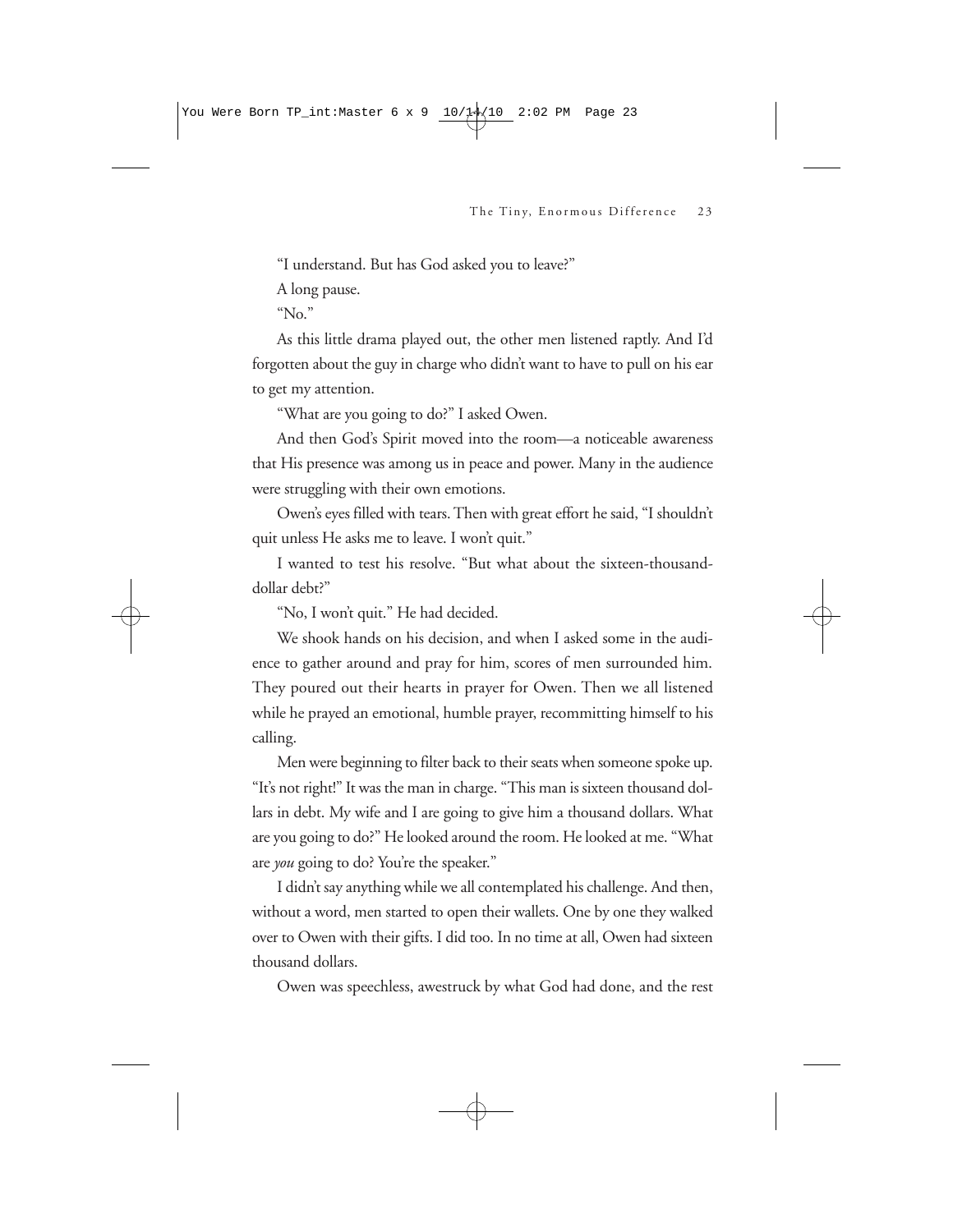of us were grateful just to have been a part of it. What an unforgettable experience!

Standing beside him in the aisle, I said, "Do you recognize the order of things that just happened? What did you have to decide before God gave you the money?"

"Unless God calls me to, I'm not leaving."

"When you made a decision of loyalty to God," I said, "the powerful arm of God was outstretched from Heaven. Do you recognize who was behind this test?"

"God was. He was testing my loyalty," said Owen.

"How did you do on the test?"

"I almost failed it."

"Yes, but you didn't," I said. "Isn't it interesting that God sent me here on the very night you were going to quit and gave me a supernatural nudge twice—because He didn't want you to fail the test? And He prompted all these men to meet your need!"

I never got back to my message that night. God clearly had something better in mind. The miracle for Owen was followed by one-on-one miracle breakthroughs for two other men who'd been brought to that room for a reason. But so had all of us. Our paths had been guided there, not for a program, not to hear someone speak, but to be witnesses together of God at work in powerful, personal, and supernatural ways.

I'll admit the whole experience took longer than thirty minutes. But the man in charge never reached for his ear.

#### *A small shift in how we think*

How many times do you suppose you have been in a situation where God urgently wanted to do something supernatural—something unexplainable and bigger than you could imagine—but it didn't happen because someone started tugging on his ear?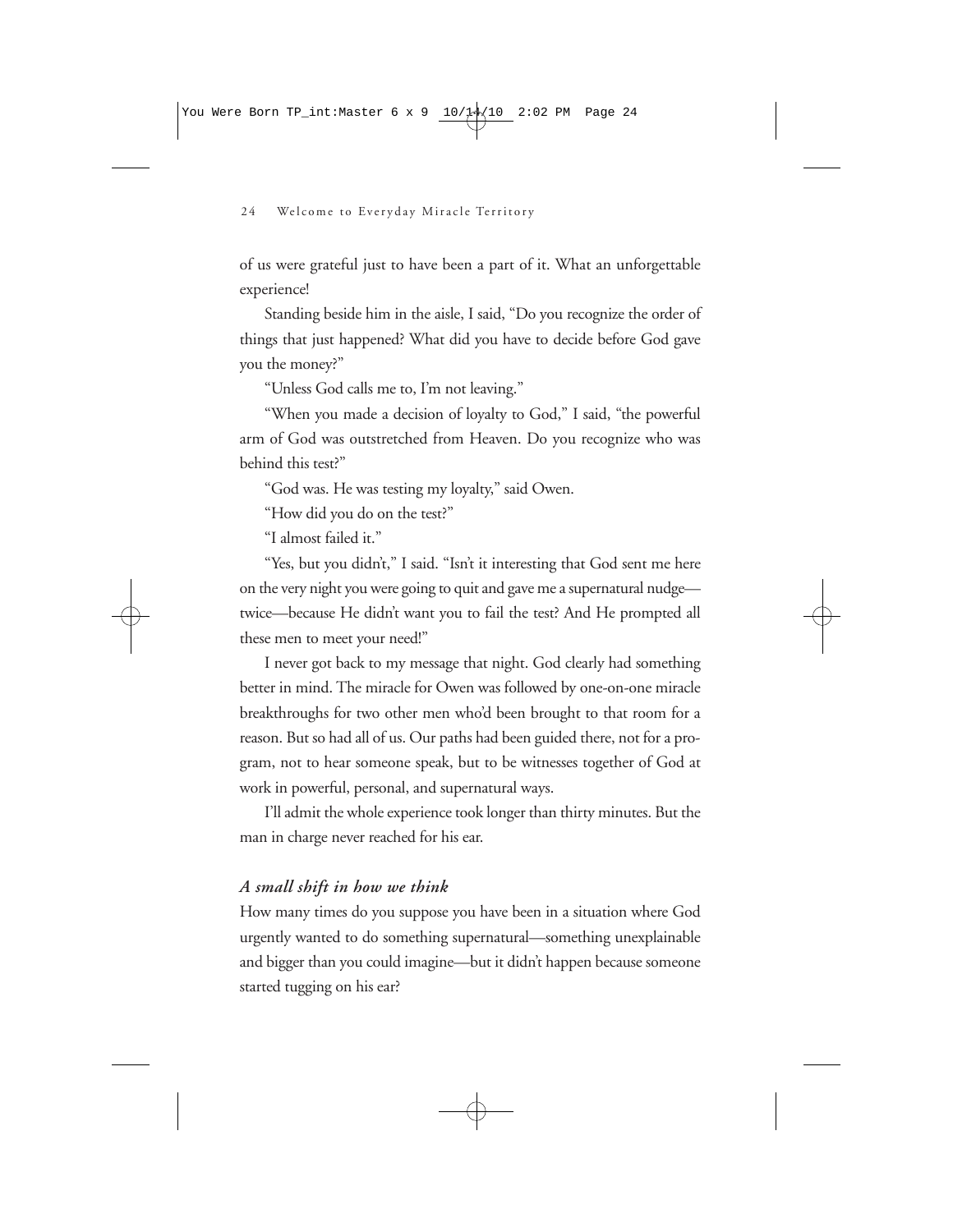Maybe that someone was you.

I told the story of the men's retreat at some length because it illustrates the kinds of personal miracles God loves to do and *will* do when He has a willing and responsive delivery agent. The story also shows how a small shift in how we think about the Spirit's power can have enormous, lasting consequences. Consider how close I came to missing out on the miracle God did

through me for Owen. How easy it would have been for me to explain away God's nudges and proceed with my talk according to plan. The result would have been a perfectly fine ministry event, but would God's glory and power have been so unforgettably on display? Would Owen's critical need have been met? Not likely.

The story shows how a small shift in how we think about the Spirit's power can have enormous consequences.

So, what made the difference?

Nothing special about me, I assure you. The difference had everything to do with what I know about God's miraculous power, who has access to it, and how it helps us accomplish His work.

As I've traveled the world, I've noticed that many of Christ's followers appear to know a lot about God's Spirit but few understand how practically to partner with Him to bring a personal miracle to another person. I've seen many who long for more of the Spirit and yet resist actively partnering with His power in their lives.

In this chapter I want to help you see some things you might have missed about God's power. I hope you'll see and experience what the men in the room with Owen did that night. The evening awakened them to the hope that ordinary men and women really can actively partner with God to accomplish the miraculous. And they went home determined to be more than witnesses of God at work. They wanted to be agents who know how to deliver His miracles to others.

I wrote this book to awaken that same hope and expectation in you.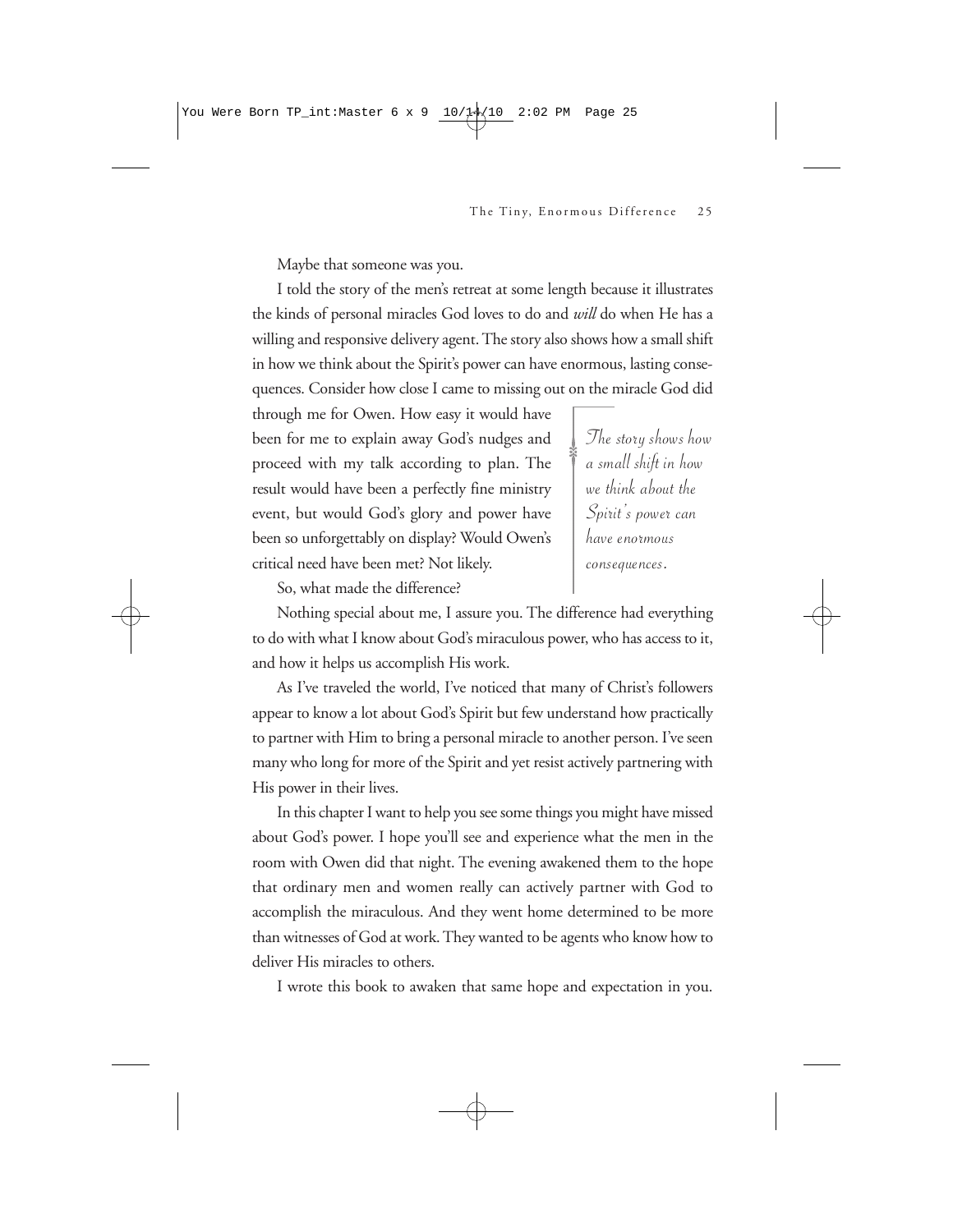We're never more fully alive and complete than when we experience God working through us and in spite of us in a way that changes someone's life right before our eyes. Nothing compares to the wonder of seeing God's goodness and glory break through—and knowing we played a part in it.

Let's begin with what Jesus said about the supernatural power of God.

#### *God in motion*

One of the last things Jesus did with His friends before He returned to Heaven was to hand out their new job descriptions. It made for a very short read:

#### *Go into all the world for Me…and do the impossible.*

You'll find the complete assignment in Matthew 28:18–20 and Acts 1:4– 8, but have you ever wondered how the disciples reacted? I think they might have felt two opposite reactions at the same time. On the one hand, I think they wanted to say, "Please, Lord, no! We can't possibly. Look at our limitations. Look at our failures."

And on the other hand, I think they couldn't wait to get started. They'd already learned a lot from the Master, and His mission for them was glorious beyond words. Why not get right to work?

How would you have reacted?

I want you to see that both of these responses are rooted in the same misunderstanding about how this partnership with Heaven actually works.

Which explains a further instruction Jesus gave His friends:

*Wait.*<sup>1</sup>

But wait for what? Look at Jesus' explanation of how the impossible would become the norm in the near future: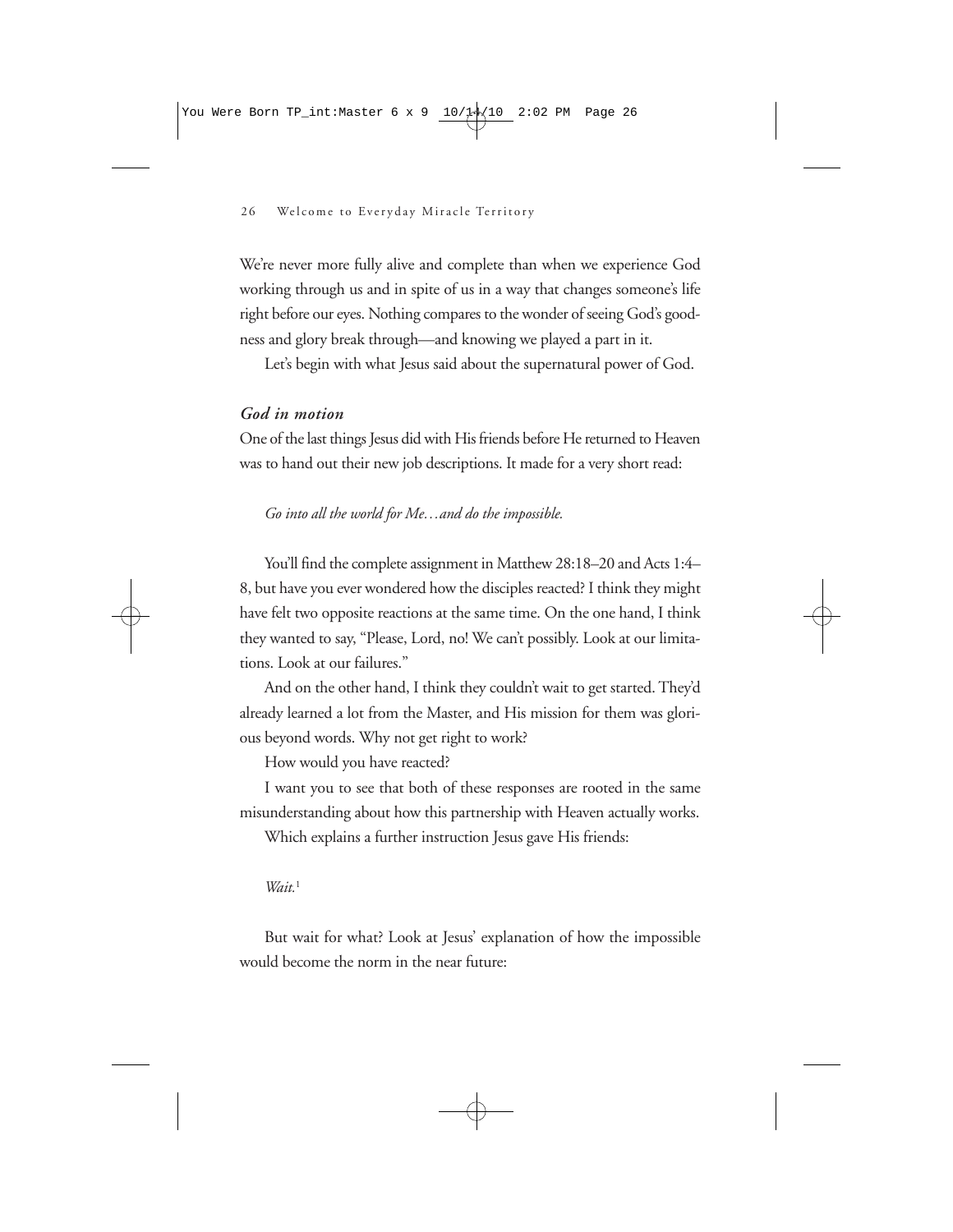*You shall receive power when the Holy Spirit has come upon you; and you shall be witnesses to Me…to the end of the earth.*<sup>2</sup>

The Greek word here for "power" is one that might seem familiar to you—*dynamis.* As you might guess from its English derivations (*dynamite* and *dynamic,* for example), *dynamis* means a certain kind of power. Not potential power, like still air or water, but power in motion. Power like a gale-force wind or Niagara Falls. *Dynamis* means power at work.

When Jesus told His followers to wait for Heaven's dynamis, the message was clear: What I'm sending you to do you cannot do in your own power. You can only do it as My power moves through you.

So wait for it.

The disciples got the message. They waited. And when the Spirit came in power, the world changed. If you've read the stories of the early church in Acts, you know what I mean. Now all believers had the Spirit all the time, not just dwelling in them for renewal and comfort, but working through them to accomplish Heaven's desires for people in need.

What happened next was miraculous.

Imagine the stories told around dinner tables at night.

"Philip, when you followed God's nudge into the desert and that VIP got saved—I'll never forget that!"

"Paul, when you stood up in the town square to talk about Christ and people were throwing rocks, but some people listened and many believed— I'll never forget that!"

"Rhoda, when you shouted, 'Peter is at the door!' even though we were sure he was in prison—I'll never forget that!"

God's power—the dynamis of the Spirit—was at work through them to accomplish what they could never have done on their own.

It's easy to read the accounts of the early church and assume that those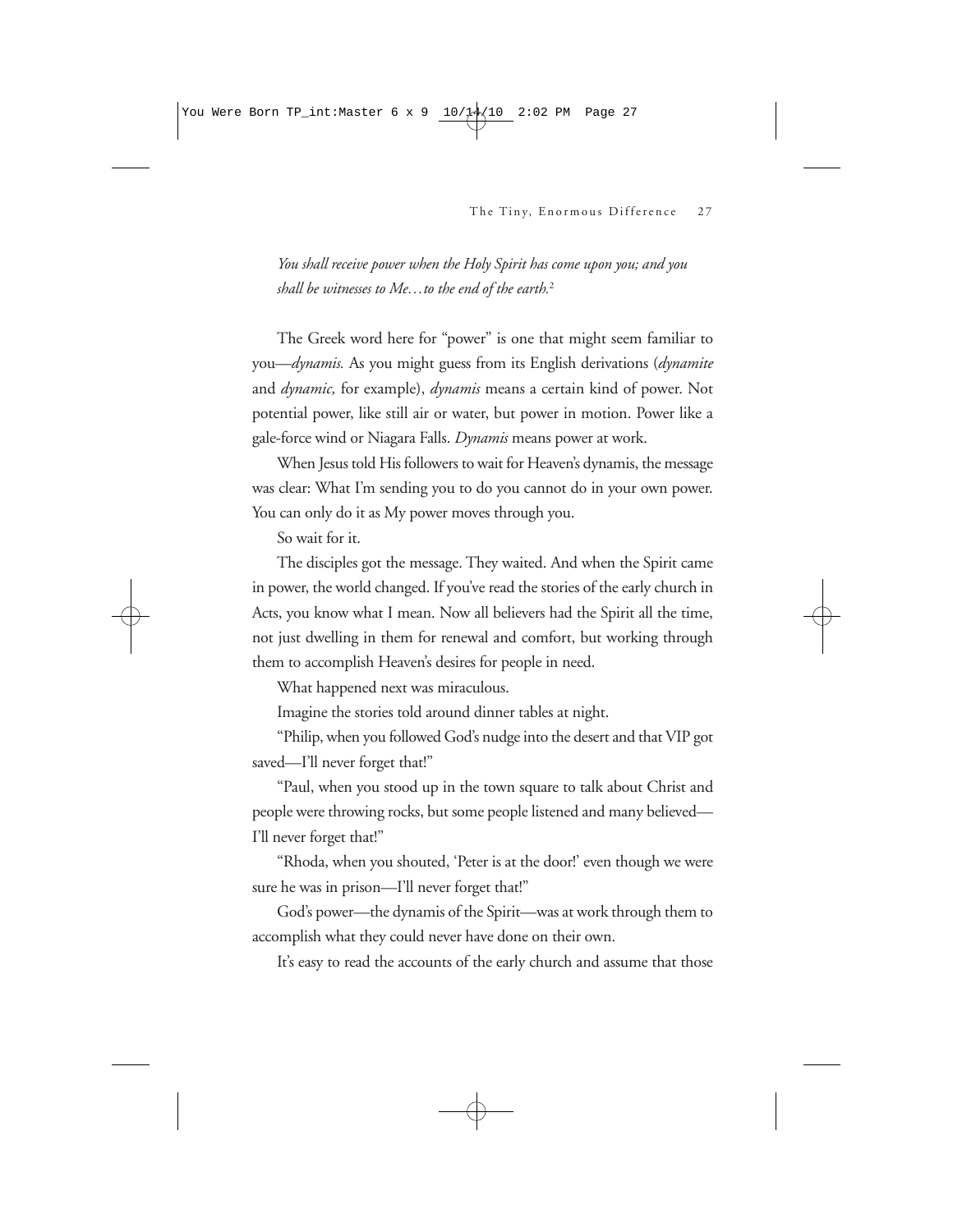were special people living in special days. Some of them had walked with Jesus, after all. Some were apostles. Perhaps that's why many today think they can't expect to partner with the supernatural in similar ways.

But is that assumption true? Listen to one apostle's frank remarks about how much difference being "special" made:

*I, brethren, when I came to you, did not come with excellence of speech or of wisdom declaring to you the testimony of God.… I was with you in weakness, in fear, and in much trembling. And my speech and my preaching were not with persuasive words of human wisdom, but in demonstration of the Spirit and of power, that your faith should not be in the wisdom of men but in the power of God.*<sup>3</sup>

Weakness, fear, and much trembling? Clearly Paul realized he couldn't achieve ministry success merely by his own effort or ability. But Paul had another stunning insight. He saw that his weakness actually made room *created a miracle opportunity*—for God to demonstrate His supernatural power.

Let me pull the threads together.

Jesus commissioned every one of His followers—from the original disciples down to you and me—to do for others what we cannot do alone. It is too much for us. But Heaven has released God's dynamis to work in us and through us. Whatever our human limitations, when we know how to partner with Heaven, we will see that *we were born to accomplish by supernatural means what God wants done.*

#### *"Unlock that door, please!"*

My first clue that my friend John was a great candidate for miracle missions came when I heard that he was taking the message of *The Prayer of Jabez* to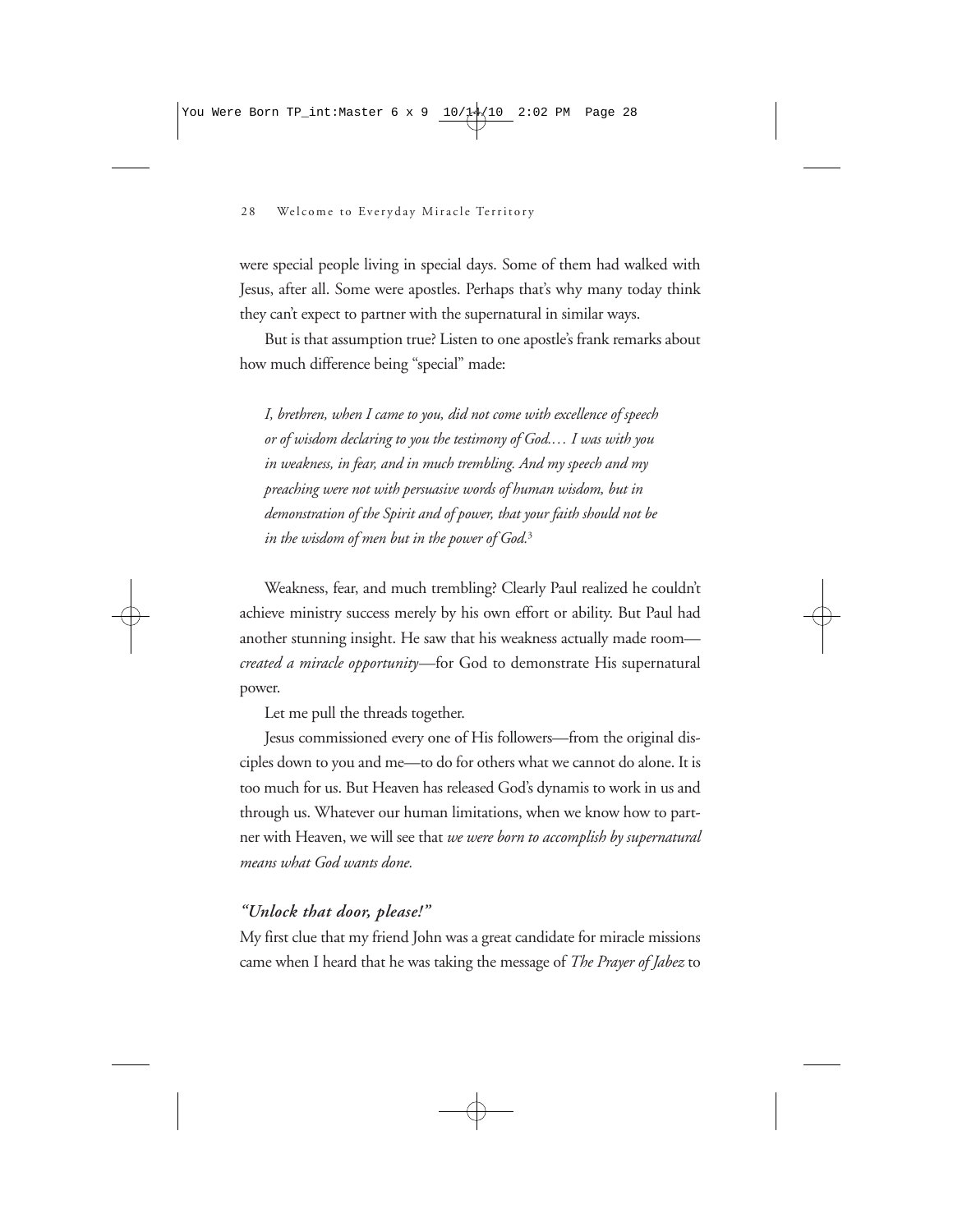men in jail. In particular, he wanted to teach inmates to be intentional about asking God to supernaturally expand their territory for Him. Only a man who understands the astonishing power of God would attempt such a venture behind bars.

John, a business owner with a big heart, has been visiting men at a local jail for years. "I consider it the most important thing I do all week," he wrote to me. John felt that with God's help he'd been able to do a lot of good for these men. But he wanted to do more. He wanted to do ministry with miracle impact.

What would happen, John wondered, if he taught inmates to be purposeful about inviting God to intervene through them in supernatural ways?

In *The Prayer of Jabez,* I suggest a ministry question: "How may I help you?" Many times in my life this question has led to a miracle opportunity.

"I had no idea how God would use this idea," John wrote. "But the men began to practice asking, 'How may I help you?' You can imagine the jokes flying around. 'Thank you. Would you just unlock that door, please?'"

For reasons John couldn't explain, his class grew from twelve to twentyseven men. Even behind bars—maybe *because* they were behind bars—the men seemed motivated by the notion that God's power was available to them too. They began taking risks to invite God to work in supernatural ways. Hardened convicts accepted Christ as Savior. A man who'd had continual run-ins with inmates of another ethnicity started to slip encouraging notes under their doors at night.

One day John asked Terrence, a newcomer to the class, "How may I help you?"

Terrence barely hesitated. "I have not seen my child since she was three," he said. "And the child's mother will not communicate with me. She destroys my letters, and I'm afraid my daughter will never know me. The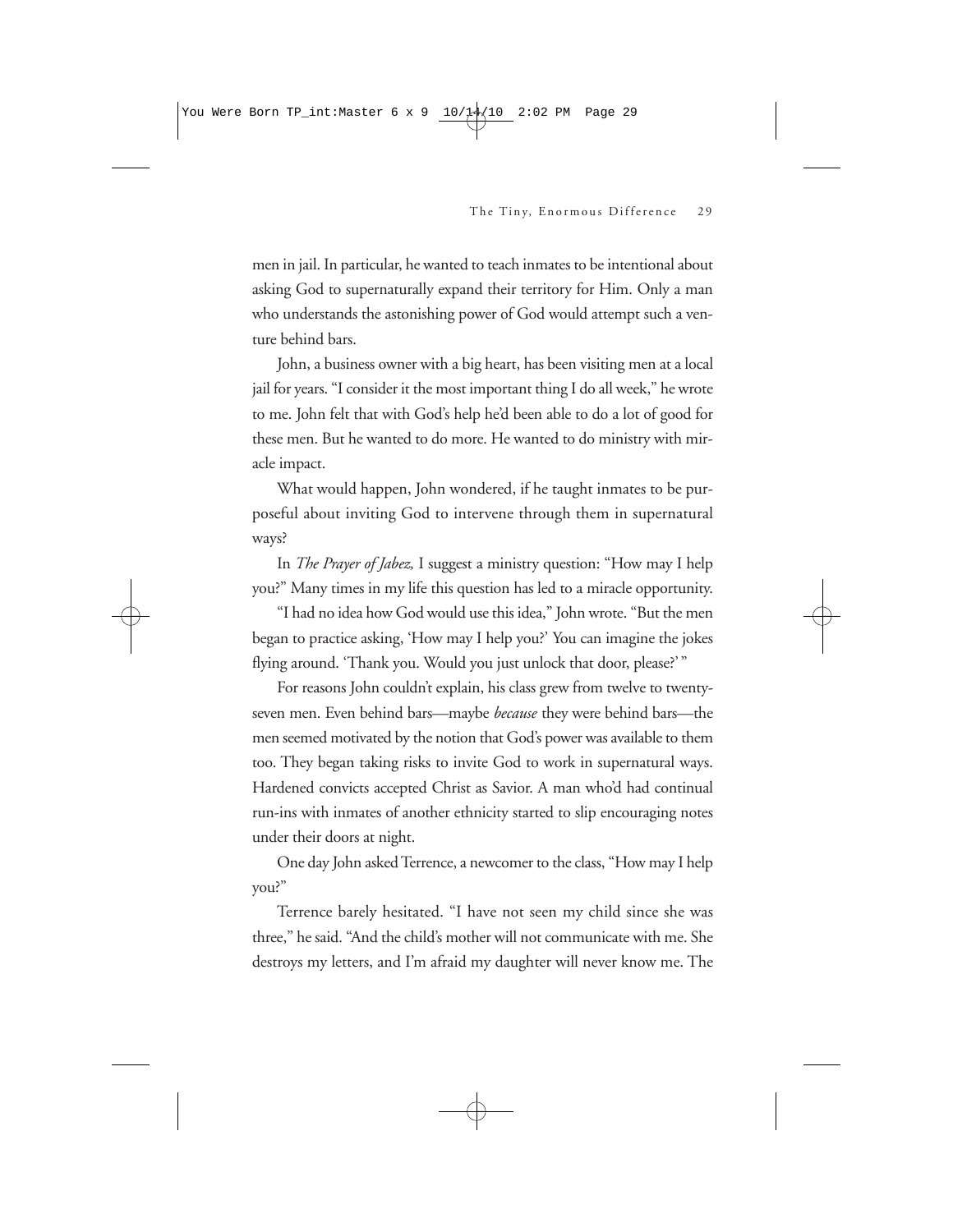greatest thing for me would be to see my daughter. Can you help with that?"

As he finished, Terrence's eyes filled with tears. And John's heart sank he didn't have a clue how to help. After talking through several ideas, they both decided that they didn't really have any options.

"We decided the only one who could help was God," recalls John. "So we prayed together. I asked God to intervene for Terrence and to bring his child for a visit."

Terrence agreed to write a letter once more asking the child's mother for a visit. Then they waited to see what God would do.

The following Sunday, when John went back, Terrence hadn't heard a thing—just like all the times before. But what they didn't know then was that his letter had been delivered and the mother and child were already making plans for a visit.

In fact, the very next Sunday, Terrence saw his daughter for the first time in years. He was able to reestablish a relationship with his family, and since that day he has been able to see his daughter regularly.

John's bold experiment in partnering with God for miracles has continued to bring transformation. "Two men received money they weren't expecting. Two other men are organizing full-time ministries for when they are released," says John. "And another guy has made plans to work at a youth camp as part of his rehabilitation."

John has changed too. "I've learned that helping other people to experience personal miracles is the most wonderful encouragement in the world."

#### *What is a personal miracle?*

Can you see what separates John's ministry experience from many other kinds of good works for God? It is the same thing, I believe, that set my ministry at the men's retreat apart from a typical, predictably run service.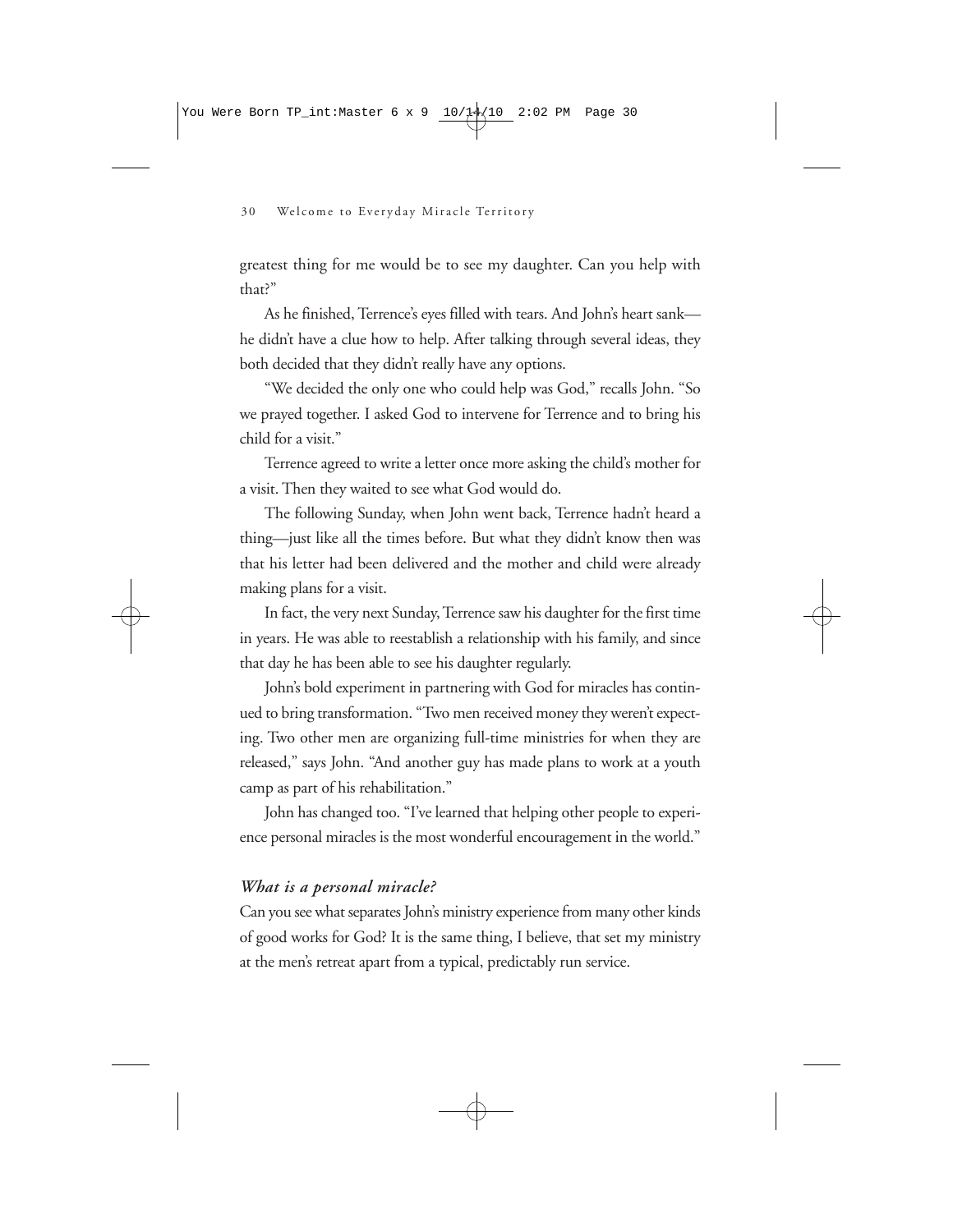- We intentionally partnered with God's Spirit—depending on Him for success—in ways that would showcase His character and glory when He met the needs supernaturally.
- We stepped out in faith to do God's work in a context where failure was certain unless He acted.
- We took risks based on our belief that God *wanted* to show up and *would* show up in miraculous ways. And He did.

I use the term *personal miracle* to describe what happens when you help another person by intentionally relying on God's power to meet that individual's need. Why do I call these personal miracles?

First, because the kinds of miracles I'm talking about usually are completed in a person's heart. Even if the miracle itself is evidenced by something tangible—Owen receives sixteen thousand dollars from strangers, Terrence receives a visit from his long-lost daughter—God clearly does a work inside the person's heart as well.

Second, I call these personal miracles because God's purpose for doing any miracle is always the same: to meet a person's need.

And finally, the word *personal* aptly describes the aspect of God's character that is revealed by these kinds of miracles. When God takes the time to intervene in our day to meet a need in a special way that's meaningful to us in particular, we recognize how intimately God knows us and loves us.

A personal miracle is also what the Bible refers to as a good work. But not all good works are miracles. Let me explain.

Most Christians know the importance of expressing their faith through deliberate acts of service to others. Everyone's good works matter a great deal to God. As Paul reminds us, we have been "created in Christ Jesus for good works, which God prepared beforehand that we should walk in them."4

But what I want you to see is that good works by your own effort are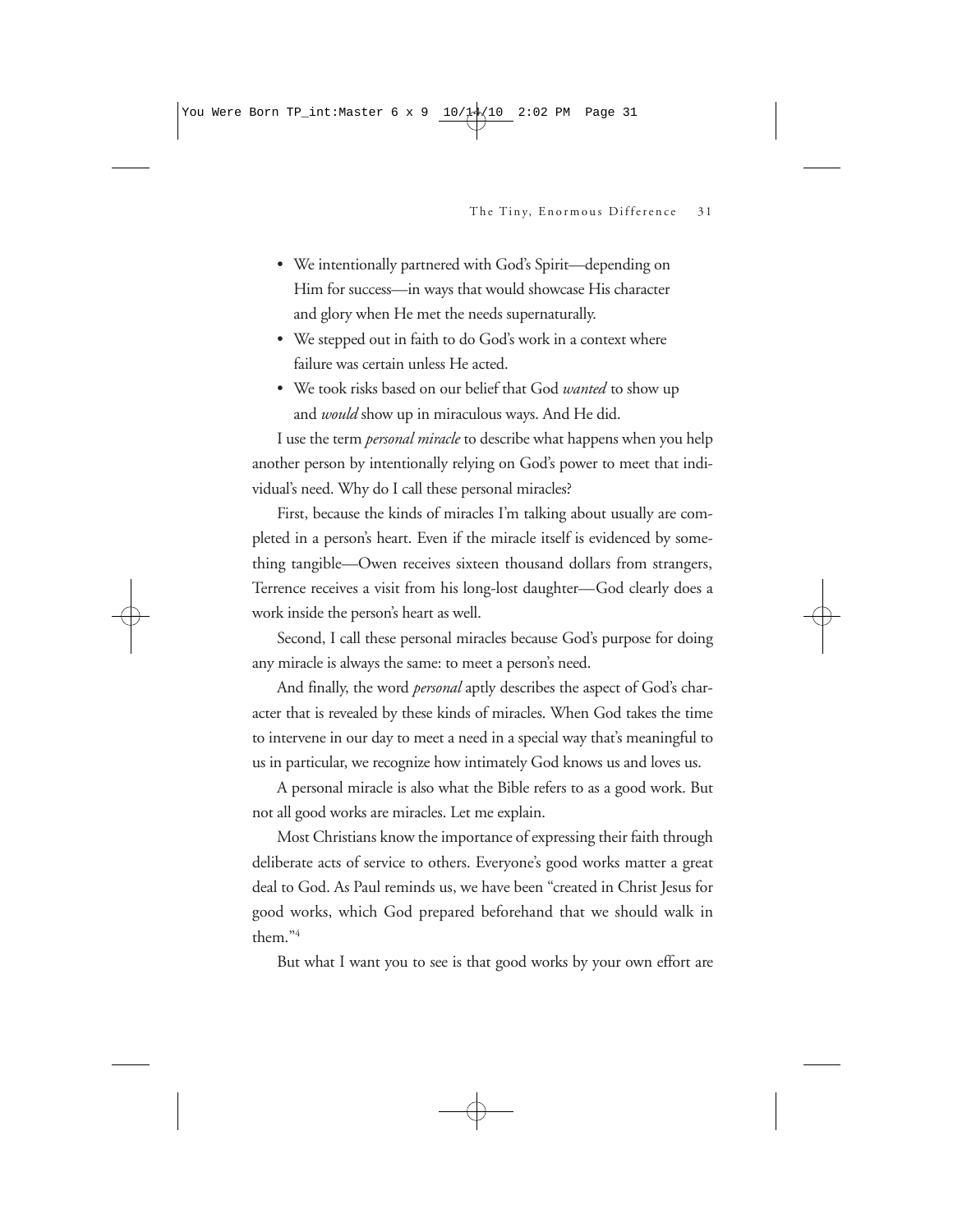good and necessary but many times are not enough. And I'm not speaking about our inability to work our way into a saving relationship with God. I mean that among the good works you and I were born to do lies a wide range of accomplishments that are extremely important to God, that we have been commissioned to do for Christ—*and that we absolutely cannot do without His supernatural power working through us.*

Think of the relationship between good works and personal miracles in your life in terms of two equations:

Your good works for God = ministry

Your ministry + God's supernatural power = miracles

For a personal miracle, you must choose to proactively partner with God's supernatural power to do what no good work of your own could. All Christ's followers have been invited into this amazing partnership with Heaven. It's a joint but unequal venture between weak humans and an extraordinary God to pursue His agenda in His way in His time by His power and for His glory.

This amazing partnership changes what we do, how we think, and what we know is possible. We end up deciding it's perfectly natural to expect miracles behind prison bars. We stop in midsentence because God shows us there's a man four rows back on the aisle who feels forgotten by Him.

We're completely prepared to go to the ends of the earth.

#### *Open your eyes*

I've noticed that when people start to live every day in active cooperation with the Spirit, something astonishing happens: they immediately recognize the life God intended for them. They see Jesus' promise of dynamis being ful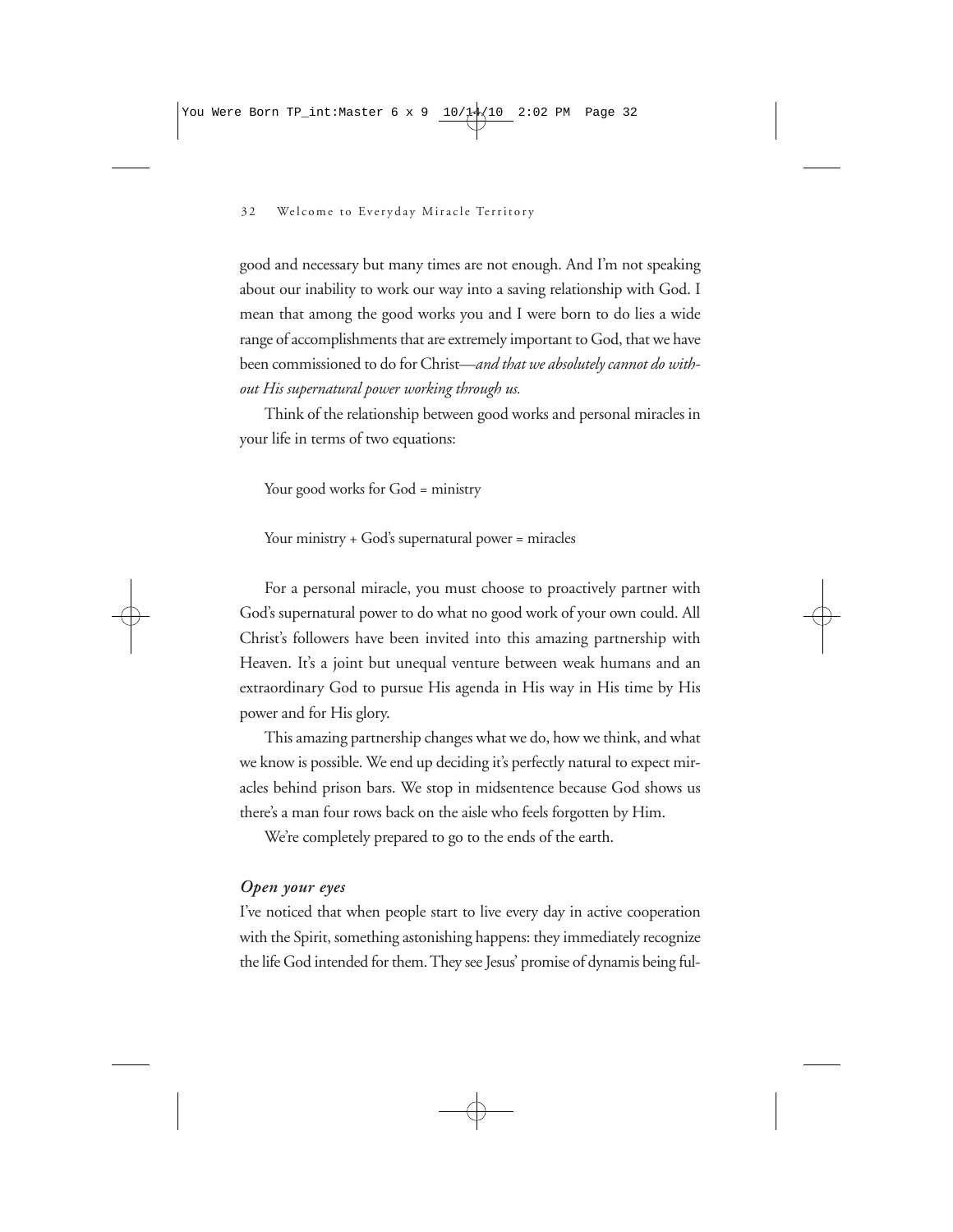filled right in front of them, and the difference is so enormous that they

wonder how they could have missed it for so long.

But that's the problem. You can be a Christian for years and miss it completely!

I think that explains Paul's unusual concern about this very issue. He described it as an enlightenment problem. You need enlightenment

That's the problem. You can be a Christian for years and miss it completely!

when a fundamental and life-changing truth is just inches away but you can't see it. And if you don't see it, you can't live it. Paul understood that a person can be a true believer in Christ and yet not understand at all how we are to actually accomplish the business of Heaven.

For the believers at Ephesus, he prayed,

*that…the eyes of your understanding being enlightened* ["enlightened" there's the key word]; *that you may know* [have a clear mental perception of ] *what is…the exceeding greatness of His power* ["power"—that's *dynamis*] *toward us who believe, according to the working of His mighty power* [*dynamis* again] *which He worked in Christ when He raised Him from the dead.*<sup>5</sup>

This is my prayer for you too: that the eyes of your understanding will be enlightened to your miracle potential. If you don't see the truth about God's power, you will come to a sensible but costly conclusion: "I was not born to do God's work by God's power."

Will you see and embrace the truth instead?

It's the difference between life as most people know it and your life as God wants it to be.

It's the difference between a commendable, even God-blessed human endeavor and supernaturally infused life.